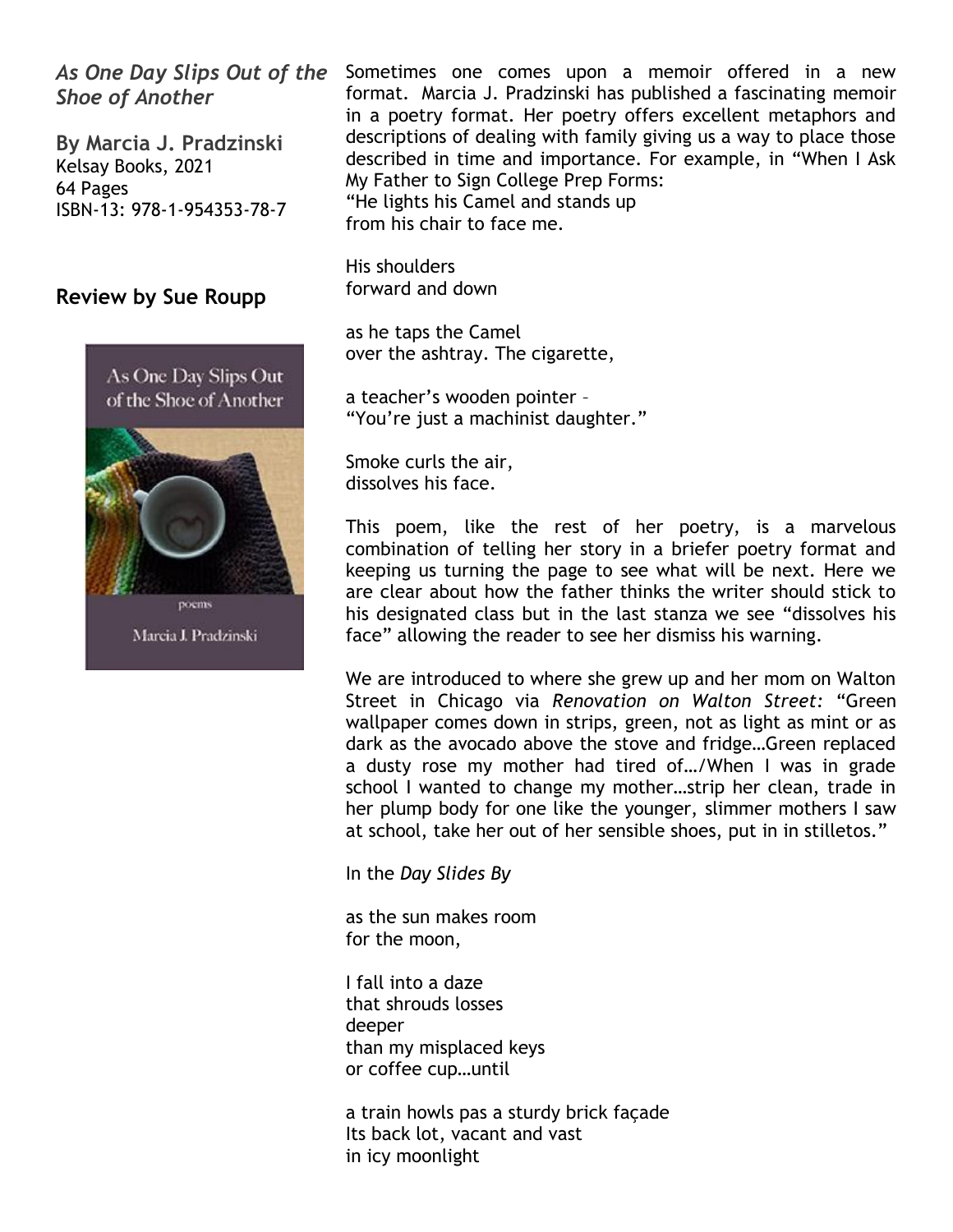| kays bare<br>a wellspring of tears.                                                                                                                                                                                                                                                               |
|---------------------------------------------------------------------------------------------------------------------------------------------------------------------------------------------------------------------------------------------------------------------------------------------------|
| We readers can identify with sorrow and losses as we go through<br>life remembering our family or origin and our own struggles to<br>become an independent person overcoming doubts and fears,<br>through a kind of existential ennui until we get to acceptance of<br>who we are doubts and all. |
| Marcia ends this fine book with "Vespers"                                                                                                                                                                                                                                                         |
|                                                                                                                                                                                                                                                                                                   |

when the last shadow falls out of the day and the sun turns into the moon and the vestments above become constellations nothing is gone but the noise crowds carry away in their trucks children dream of in their sleep and mothers silence with their whispers

When dusk dreams of the sun As it drifts into sleep The present becomes the past, And one day slips out of the shoe of another."

I highly recommend this memoir poetry book – do buy it, read it, reflect on it – you will be enriched by it – is a book you will return to for its depth and forms, and content. It will reside on your bookshelf for many years.

===ABOUT THE REVIEWER: Sue Roupp is the author of *Memoir Writing in 6 Easy Steps*. Her forthcoming poetry book is *Time Out*. Sue is an editor and workshop facilitator offering classes on memoir, poetry, fiction, non-fiction.

the Christian Bible, in which the mysterious end of times and the

Posted December 1, 2021

| <b>Revelations</b><br><b>By Ruben Quesada</b><br>Sibling Rivalry Press, 2018<br>38 Pages<br>ISBN-13: 978-1943977543 | Three years ago, an independent publishing house called Sibling<br>Rivalry Press released a slim 4X6 volume entitled Revelations.<br>Within it, Ruben Quesada presents a handful of poetic prose,<br>translations, and carefully structured poetry in often<br>unrestricted forms. A total of twenty poems are wrapped in the<br>iconic art of Hieronymus Bosch's Garden of Earthly Delights,<br>which crafts a scene filled with isolated chaos and dramatic<br>urgency. |
|---------------------------------------------------------------------------------------------------------------------|---------------------------------------------------------------------------------------------------------------------------------------------------------------------------------------------------------------------------------------------------------------------------------------------------------------------------------------------------------------------------------------------------------------------------------------------------------------------------|
| Review by Kathryn Staublin                                                                                          | The title of the poetry collection lends itself to the last book of                                                                                                                                                                                                                                                                                                                                                                                                       |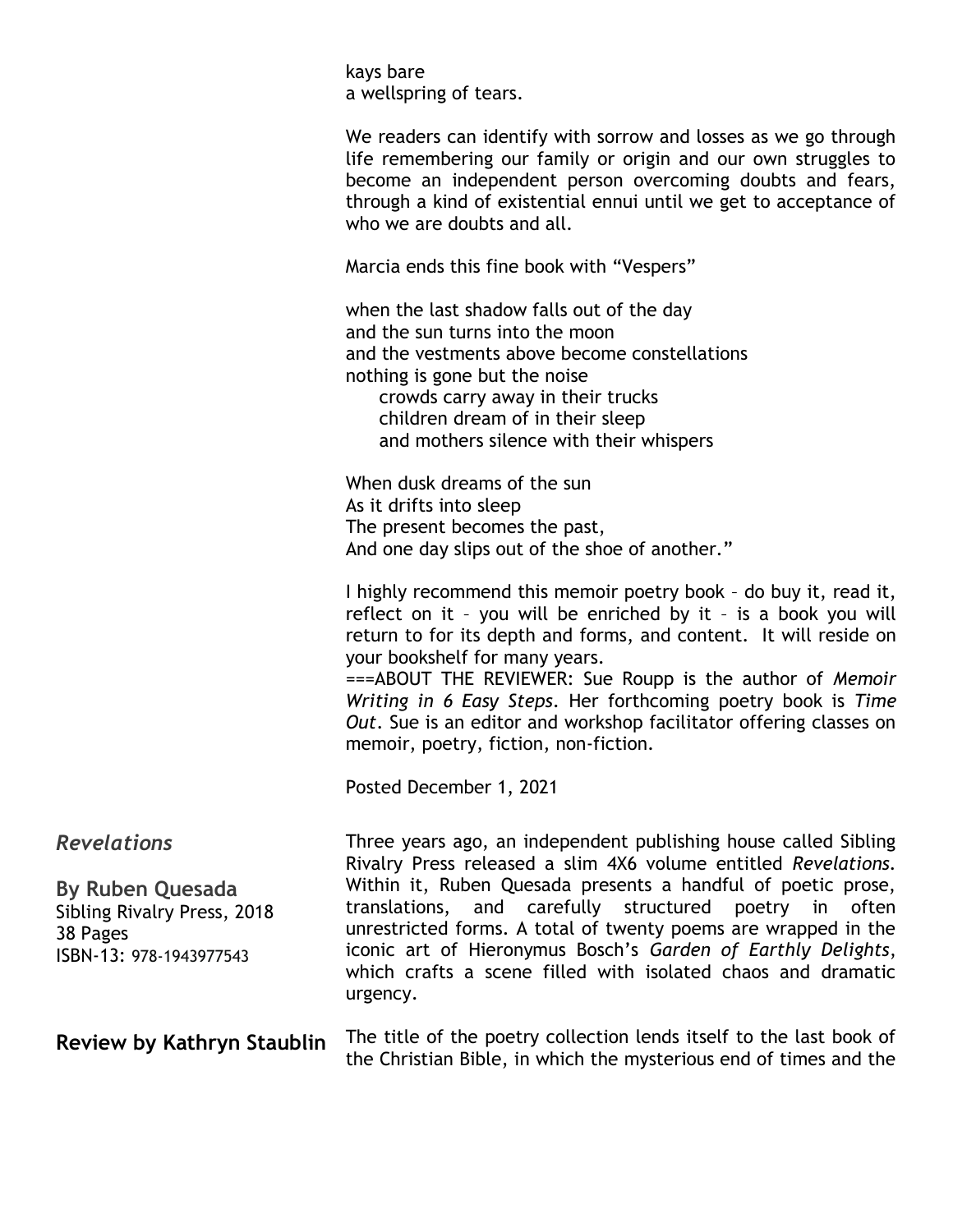

Click to purchase

deliverance from evil come together in a surge of symbolism: "And the devil that deceived them was cast into the lake of fire and brimstone, where the beast and the false prophet are, and shall be tormented day and night for ever and ever" (Revelation 20:10).

The prose poetry is written in a style that nearly mimics stream of consciousness, flowing without interruption from one idea to the next. The result is an intense submersion into a dreamworld fog, disrupted by shards of reality and yet softened by intense visual imagery and rhythmic language. For example, in the poem "II," Quesada begins with the image of an angel, coupled with "stone roses" and the "sweet coral honeysuckle sap of earth" (lines 1, 2, and 4). The natural elements maintain consistency until the end, when the language shifts to include more disquieting diction: "each coarse head of the field / whips and pivots like the loose neck of a goose."

Elegant translations of Luis Cernuda's poetry pair refreshingly alongside a mix of Quesada's form and prose, revealing the depth of Quesada's skill and education. Biblical allusions are ripe with spiritual fluency, and yet childhood memories, historical conflict, and flickers of emotional appeals leave the reader somewhere between a present, unsettling reality and the lingering pain of the past.

Quesada's style contains hints of Ocean Vuong (*Night Sky with Exit Wounds*) and Anita Endrezze (*Enigma*). Combined with vague outlines of Brian Strand, this collection becomes an amalgamation of artistic talent, skillfully woven content, and critical thought.

Despite the beautiful language and carefully crafted lines, in the end the reader is left with a phantom thirst, the urge to see one more scene through this poet's unique lens. The volume is so slim, in fact, that the spine does not even have room to bear the title or the poet's name. Amongst other works of a similar kind, the collection could be easily left on the shelf—not forgotten, but "[f]uriously made dim" between loftier volumes of the 21<sup>st</sup> century ("Fall Feeling," line 16).

Only the voices of giants overshadow the desire for more of Quesada's work. Until a new, more substantial volume arises from the creator of this beautiful, but brief collection, *Revelations* must lie in waiting as a thematic whisper silhouetted against its competition.

===ABOUT THE REVIEWER: Kathryn Staublin is a writer and English teacher from central Indiana who encourages her students to write every day, if only for the sake of writing. Her most recent work has appeared in *Illumination*, *Better Advice*,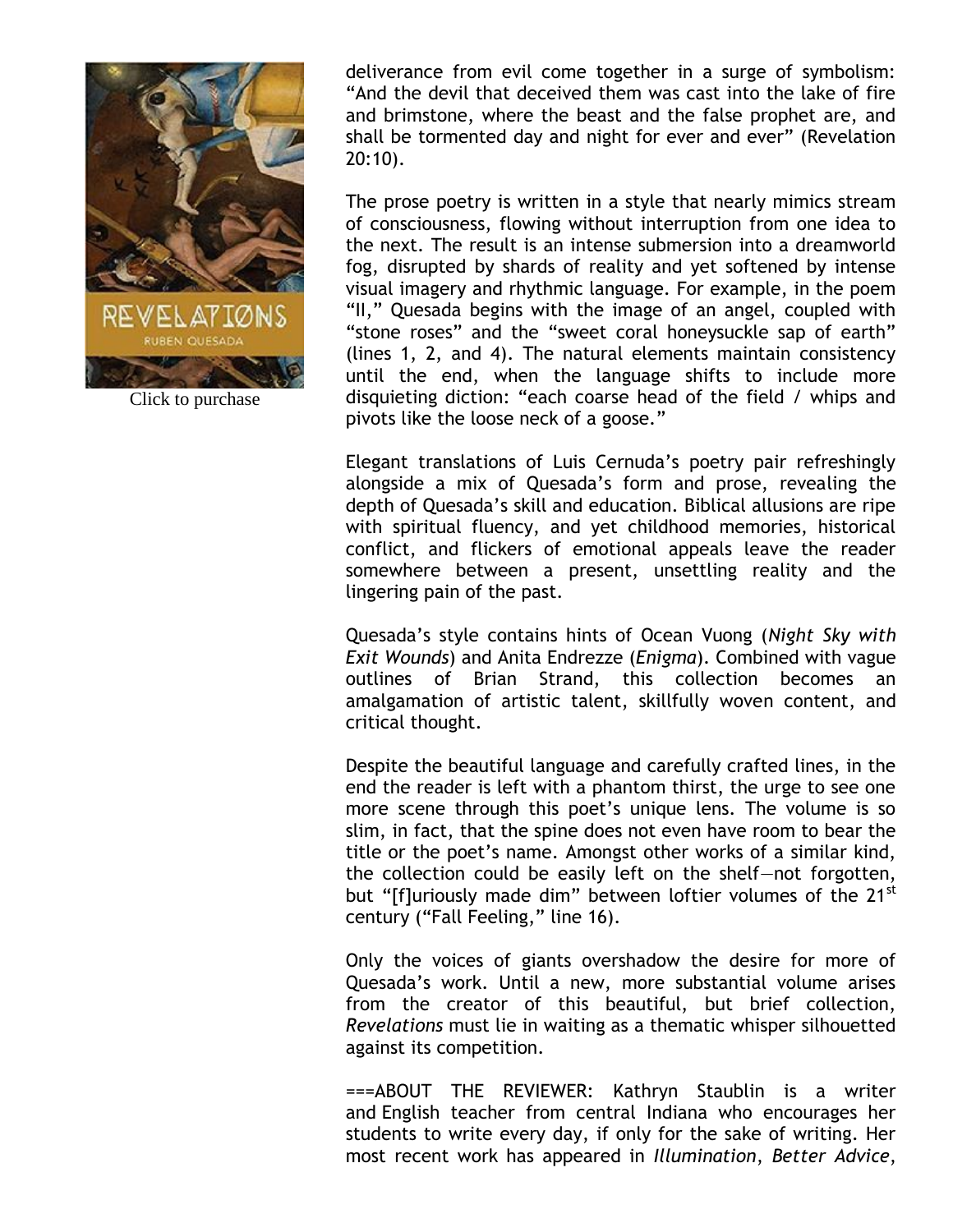#### and *Writer's Blokke.*

#### Posted December 1, 2021

## *Calendar Girls*

**By Tobi Alfier** Cholla Needles Arts & Literary Library, 2021 26 Pages ISBN-13: 9798481909332

## **Review by Michael Escoubas**

### *This review is reprinted with the kind permission of Quill & Parchment*



Click to purchase

In his seminal poem, "The Human Seasons," by John Keats, Spring is *lusty,* Summer is *nearest unto heaven,* in Autumn *fair things pass by unheeded as a thresh hold brook,* and Winter, *has his pale misfeature.* Keats is relating to the seasons as a framework for life. I thought about Keats' wisdom and my own approach to calendars. For me, calendars with their convenient little squares where I make my lists and check items off as I complete them, mean little more to me than a tool; a utilitarian instrument to get me through the day, the week, the month, and so on. However, upon receiving my review copy of Tobi Al-fier's *Calendar Girls: Poems 2022,* I've taken the occasion to refresh the brow-ser of my mind, to open the door of fresh perspectives on time and on life. I'm glad I did.

This beautifully appointed 8  $\frac{1}{2}$ " x 11" perfect bound calendar, can be imagined as a poetry book *with* a 2022 calendar or as a 2022 calendar *with* poetry. Your reviewer prefers the latter. I like to begin each month with the current poem superimposed on the artwork appropriate to each month. Eight photographers contributed to the art works chosen for the final draught. [See listing at the end.]

I know good ekphrastic poetry when I read it. The Greek term *ekphrasis,* refers to "description." That is to say, the poet engages in *describing* the visual subject before her. But there is more to this process that mere description. The poet invests herself emotionally and intellectually in her subject. She is not a forensic scientist; she sings out with full throat and open heart the impact con-ferred by her subject.

In this case, the seasons provide the visual. With a keen eye for nature's nu-ances and a practiced ear for rhythm and cadence, Alfier writes her represen-tative poems in couplet form. Twenty lines suffice for each month. The style is a perfect fit for the page. She employs a 16-point, sans serif type font for easy-onthe-eye reading.

Most importantly, however, these are good poems. The poet knows what she is doing. Her lines flow naturally, unforced. She does not attempt to rhyme her lines. I appreciate this because invariably a commitment to rhyme at all costs results in contrived artificiality. Instead, Alfier expresses how each month moves her. This is not greeting card verse. For example, she sees January as a month in which . . .

Secrets course through everything.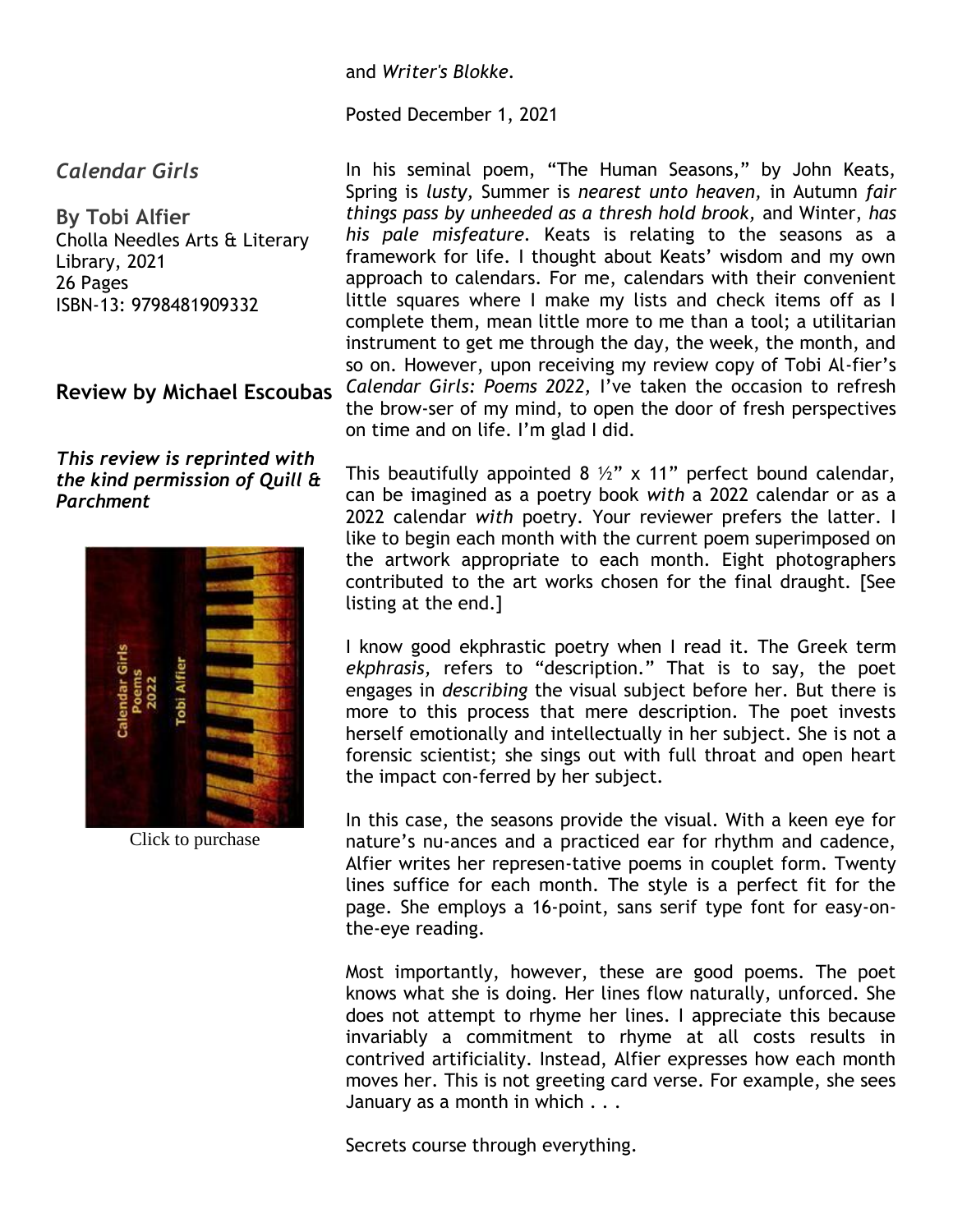There's nowhere to go.

No twilight. No graceful hour to let the pins from your hair,

shake your mane into your lover's palm.

April highlights a gorgeous field of red poppies, yellow and white daisies, purple clover, all in company with lush green grasses. For this visual delight, Alfier writes:

Spring is a fading map of winter. As the sun strips ice from fields,

she exhales. It's time to put down her hair, put on her bracelets,

and spin and spin and spin.

Like a skilled lead-guitarist, Alfier's fingers hit the right notes to fit the music suggested by the photographs.

In June:

The days are fastened to thick, warm weather as summer begins to begin. Tourists remain

like ghosts in the haunted hell of employment calendars still list commitments the way crows

peck at roadkill, heads down, they ignore the steaming asphalt as they wait for their turns to eat and get the hell gone.

As I noted earlier, this poet does not write greeting card verse, does not deal in Hallmark channel sentimentality. That is what I like about Alfier's verse. She has an innate sense about what people go through in their lives.

October's photograph is of an island shrouded in blue twilight, the water re-flects the dark blue, punctuated by gentle white ripples. Of this scene the poet writes:

She wanted a lover so unique he could be an uncharted island, was perfectly happy to sit by the fire in her moth-eaten sweater,

listening to the breeze through far-off willows, singing songs remembered by those who'd never left this town and didn't care.

He was out there, just as surely as the wind made acorns fall and moonlight flutter across any water. Soon she will find him,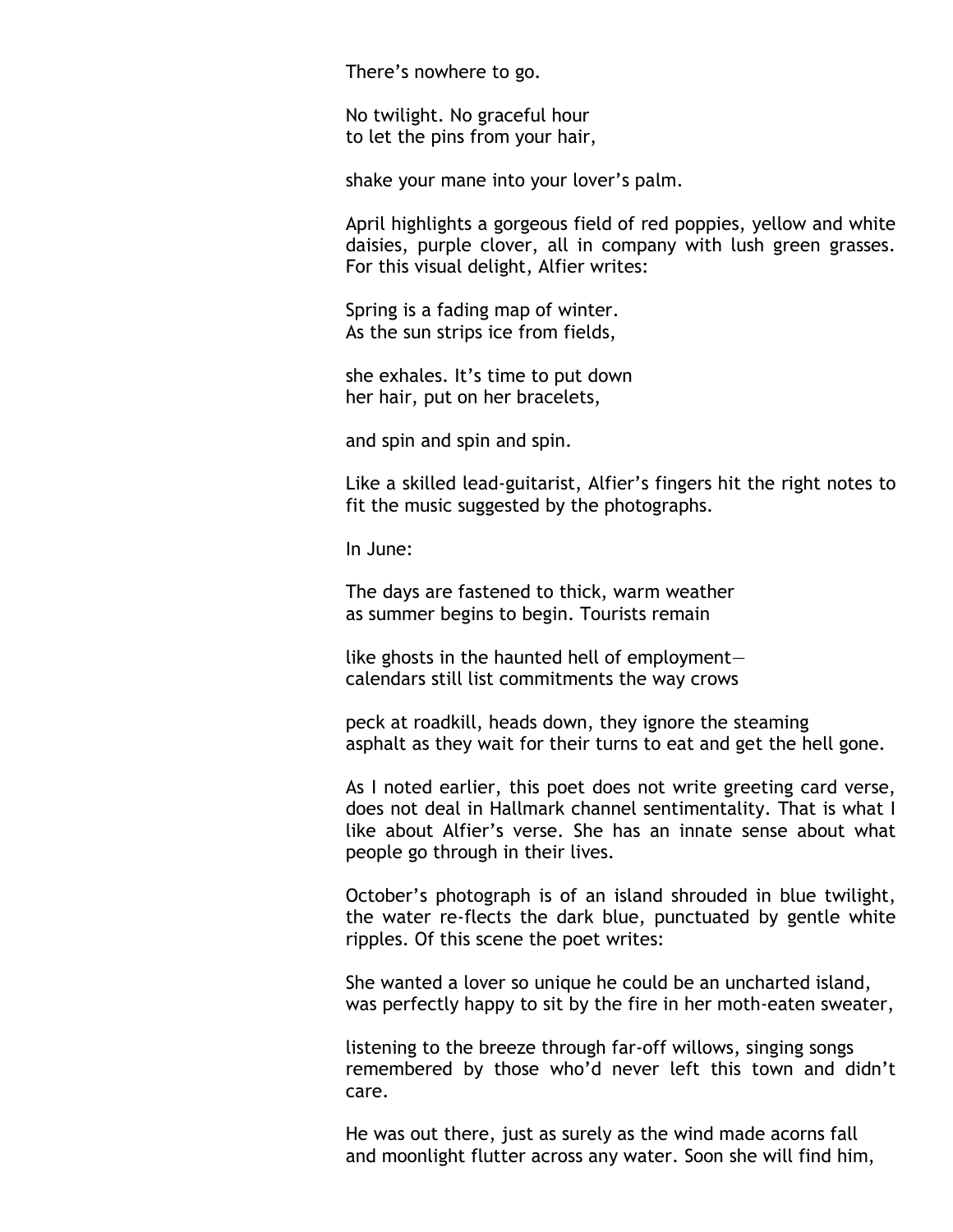when she walks away from this town that raised her, the way September

moves along to make room for October, with all its shadows.

Friends, *Calendar Girls: Poems 2022,* can be imagined as a poetry book with a 2022 calendar or as a 2022 calendar *with*  poetry. Whichever way you view this unique work of visual and written art, you will not be disappointed.

**Contributing artists:** Gábor Adonyi, George B, Aadya Chidanand, Tove Erbs, Dae Jeung Kim, Gael Moisson, Michelle Raponi, Kevin Schmid, r soos.

===ABOUT THE REVIEWER: Michael Escoubas is editor, contributing poet, and staff book reviewer for *Quill and Parchment*, a 19-year-old literary and cultural arts online poetry journal. This review was originally posted on *Quill and Parchment.*

Posted December 1, 2021

## *A Way of Looking*

**By Jianqing Zheng** Silverfish Review Press, 2021 77 Pages ISBN-13: 9781878851727

## **Review by Lois Baer Barr**



Click to purchase

Transplanted at Mississippi Valley State University (an Historically Black University) since 1996, Jianqing Zheng has been adopted by and has adopted the Mississippi Delta as his home. His scholarly interests include Blues singers, Civil Rights leaders, and African American poets. He has published photo essays on Emmett Till and Blues artist Mississippi John Hurt and books on the haikus of Richard Wright and Sonia Sanchez. In his 2019 book, *Enforced Rustication in the Chinese Cultural Revolution* (see my review on this website), Zheng's poetry evokes his life as a young student in rural exile being reeducated as a worker during Mao's revolution.

Now he turns his poetic gifts to haibun. His new collection, winner of the Gerald Cable Book Award, reveals he became a spiritual orphan at four when his grandmother died, and his parents decided he should be a boarding student at kindergarten. Remembrances of the warmth of his grandmother's bedtime stories and kisses recur frequently in the collection serving to shield him from loneliness as a child and as an immigrant. He brings his sharp eye and emotional memory to cityscapes and landscapes as diverse as a shrine in Tokyo and a lonely sunset in the misty Bayou.

The haibun form, traced back to Basho, links essays or stories with haiku. The themes are often memoir and travel, and Zheng follows that ancient tradition with stunning depictions of ghost towns, blues funeral processions in New Orleans, and the ravages of Hurricane Katrina. His poet's eye takes us from the Yazoo River that flows near his university in Itta Bena to the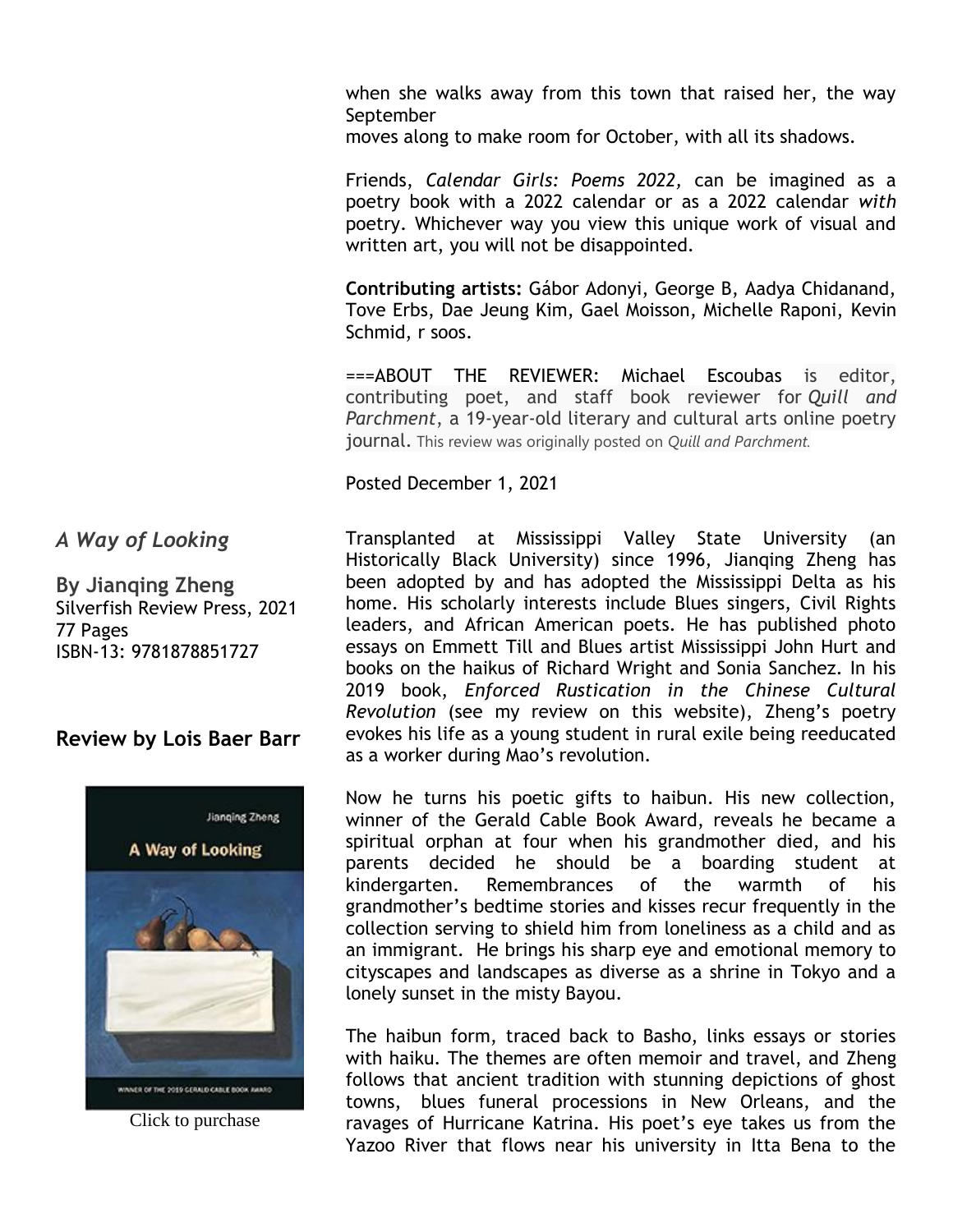Pearl River in China and from the height of Gregory Bald in the Smokies to the well-tended garden of his adopted parents Nell and Don George of Hattiesburg, Mississippi.

Jheng packs a lot of emotion and humor into the haikus that condense, contradict, and enrich his prose. In Zheng's imagination, Old Man River no longer just rolls but he "twerks" along. When his son goes to college orientation and announces he's changing his major, Zheng evokes the boy's birth: *birthcry– /young parents smile/in tears.* "Katrina Notes on New Orleans" ends: *lunch for evacuees/a boy sops up the gravy/ with a cornbread*. Fellow academicians can empathize with his predicament of keeping Friday afternoon office hours in a deserted building where the only sound comes from: *two weeks gone…/the broken toilet/still flushing.* In the "Eulogy" for his adoptive father, Zheng notes a lonely cat at the window, and we assume that Zheng is himself that forlorn creature. In this final poem of the book, a well-worn jacket awaits the return of the deceased. Jianqing Zheng's new book of haibun is worth a long, long look.

===ABOUT THE REVIEWER: Lois Baer Barr lives in Riverwoods with her husband and her pandemic pup Aggie. You can read her poetry in *Biopoesis* (Poetica Press, 2013) and her stories in *Lope de Vega's Daughter* (Red Bird, 2019). Her work is online at *Alimentum*, *Ekphrastic Review*, *Highland Park Poetry*, *The Jewish Literary Review, Persimmon Tree,* and *Southern Women's Review* and in print at *cream city review, East on Central*, *Valley Voices,* and forthcoming at *Rattle.*

Posted December 1, 2021

In the introduction to *Remember,* editor Kathy Cotton notes the 20-year-old connection between 9/11 and the September 2021 withdrawal of American troops from Afghanistan. She reminds us that following 9/11, America had been at war there for some 20 years. It is in the spirit of the Roman god Janus, who wore two faces, one of which looked back; the other looking forward, that the Southern Chapter of the Illinois State Poetry Society offers this new and vibrant anthology.

*Remember* is organized into two broad divisions: "Remember 9/11," and "Remember Peace & Hope." The poems in each division reach the heart with laser-like precision bringing the event and its many tangents into clear-eyed focus.

"The Last Collect Call," by Jacob Erin-Cilberto, captures (almost in slow-motion, as it were) the surrealistic ambience of that awful moment. A moment when "a fractured winged Molotov floats into a bar," / "explosions ripping the heart from a

## *Remember: Poems for the 20th Anniversary of 9/11*

**By Southern Chapter Illinois State Poetry Society** Edited by Kathy Lohrum Cotton Independently Published, 2021 46 Pages ISBN-13: 9798471702806

# **Review by Michael Escoubas**

*This Review is reprinted with kind permission by Quill & Parchment*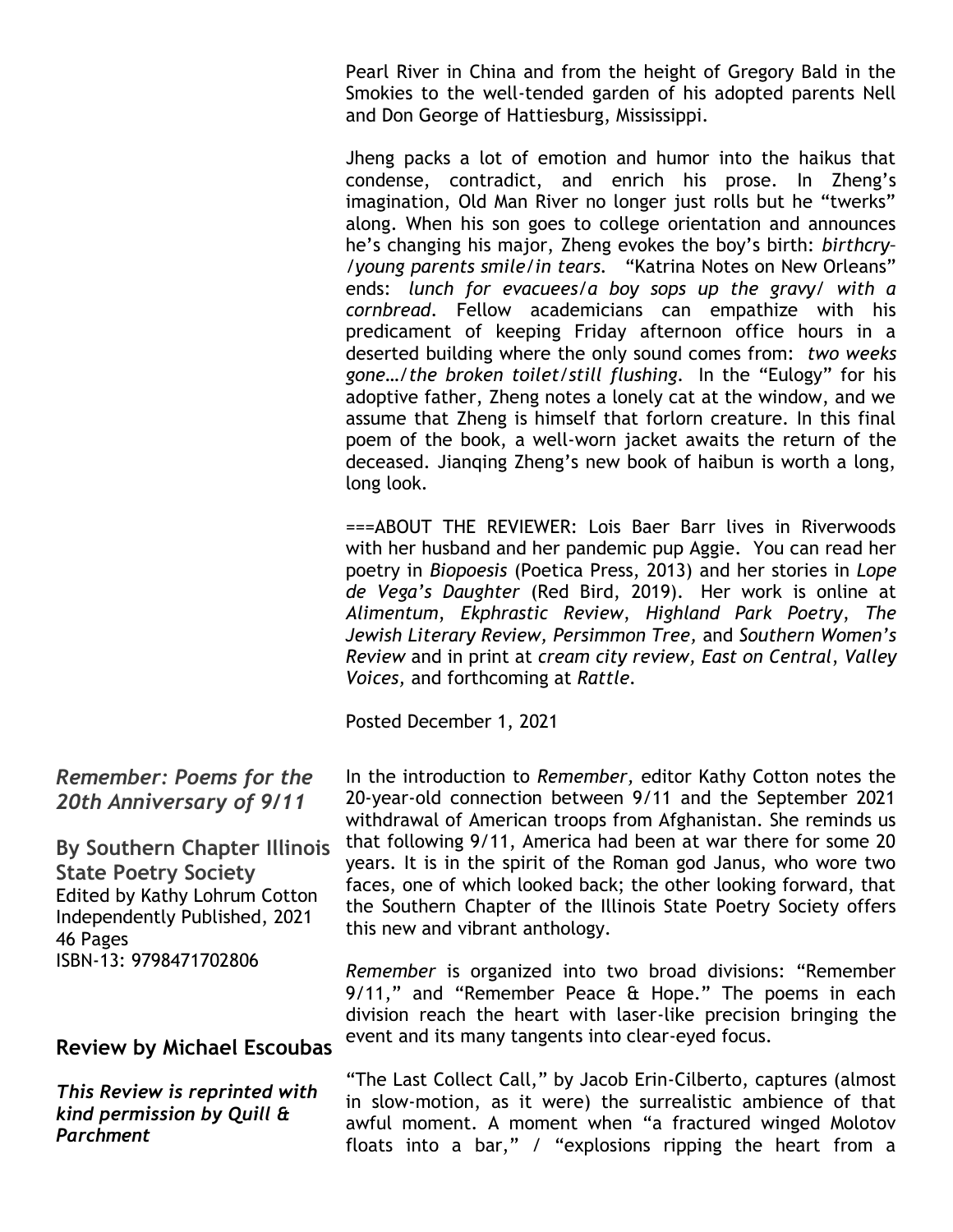

Click to purchase

nation," / "all of us below soaked to the skin with ash." A collection of stunned people grapple with a new reality, one that changed the world forever.

A feature provided by the Editor that I appreciate is a compilation of "September 11, Terror Attacks Fast Facts." This is an eye-opening list of statistics; but more than mere numbers, the listing opens an imaginative window not often considered in terms of felt impact on families. Spouses kissed goodbye. Children donned their backpacks to catch the bus to school. Untold numbers left their homes, that day, never to return to the life they once had known.

### *Youth Reaction*

Bill Harshbarger's poem "On September 11" reflects upon the poet's experiences as an educator, observing his students:

I was teaching a history class until we all moved to the cafeteria where large televisions showed events as they unfolded.

Scenes were stunning and my students had difficulty distinguishing "live" coverage from the concept that it was a movie by film artists.

Their response to the destruction of the second tower was not the shock and horror that some of us experienced,

but rather a kind of admiring surprise at the extraordinary collision of an airplane with a tall tower in New York City.

I did not judge them they had not yet seen enough of life to realize what had just happened to hundreds (indeed thousands)

of people at that moment. Twenty years later, we all can understand the horror of that infamous day.

### *Irony of 9/11*

I remember how ordinary the day had begun for me. Employed at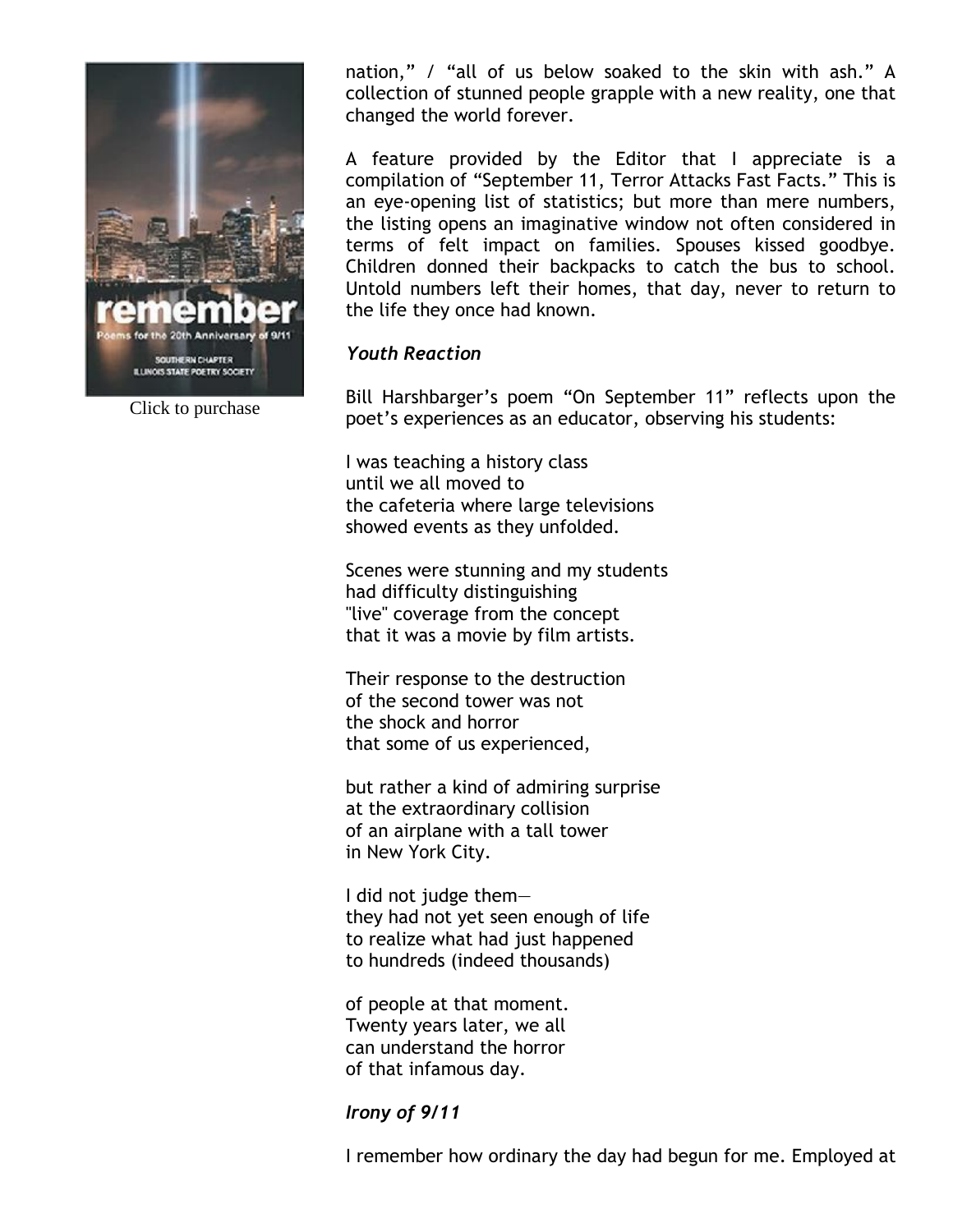a printing company, I was mostly bored attending to the routine things that comprised my typical day. Then news reports began to filter in . . . for some reason, my thoughts centered on the irony of the terrorists "weapon of choice," The airplane. Candace Armstrong captures my emotions in her poem "Living Beneath a Flight Path, I Wonder":

Could the Wright Brothers have surmised manipulation of their invention, glory to terror in warring skies, ugly stain upon their jubilation?

Attacks from the air, no longer a question, reminders of long-ago Pearl Harbor this retaliation of destruction, unleashing twenty more years of war on a world weary of starvation's gun.

Oh joy! Being earthbound no more! The freedom of flying abused by evil's misapplying.

## *9/11 Captured Pictorially*

Of special note is Cotton's judicious use of captioned photographs spread throughout the collection. The images offer a commentary-in-pictures. Thoughtfully spaced in relation to the pace and logic of the poems, this feature adds immeasurably to the book's aesthetic appeal.

### *Healing and Hope*

I often like to say, *Now it's the poet's turn*. So much has been written, judged, and legislated about the 9/11 period of our history. It is the purview of poets however, to ring the bell of healing and hope. The power of language is brought to bear powerfully in *Remember*. I was particularly moved by Mike Ruhland's "Twenty Years After":

Spots of black smoke on a little blue ball. Once. But then again, and again.

Black smoke peppers the orb. Never ending heartbreak. The death of innocents again.

Grief rains down. Please send mercy, the kind that falleth as gentle as the rain.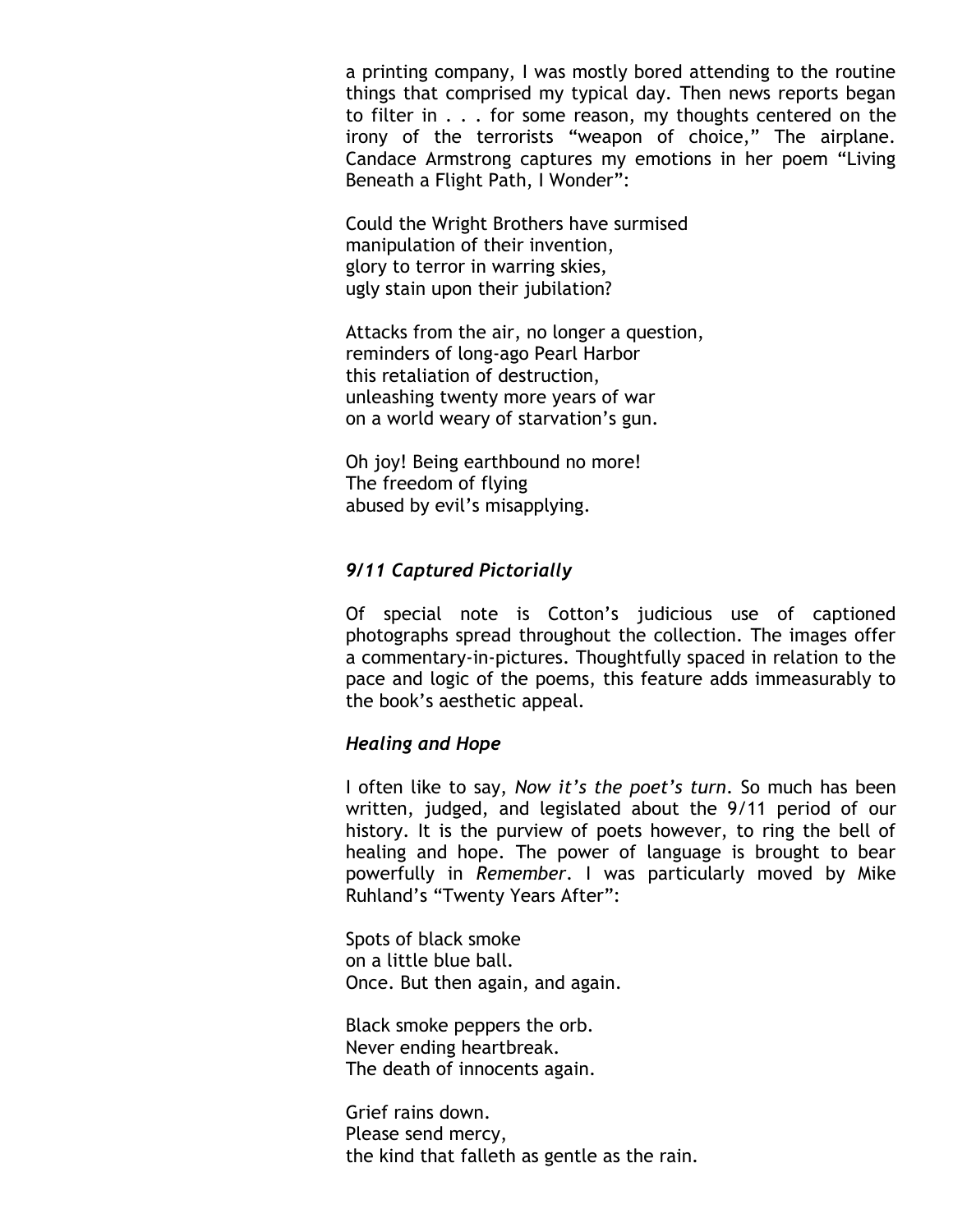*Gentle as the rain,* is a perfect description of what many long for at this moment in our nation's history. *Remember: Poems for the 20th Anniversary of 9/11*, is a collection worthy of "delivering the goods," on such a noble aspiration.

===ABOUT THE REVIEWER: Michael Escoubas is editor, contributing poet, and staff book reviewer for *Quill and Parchment*, a 19-year-old literary and cultural arts online poetry journal. This review was originally posted on *Quill and Parchment.*

Posted December 1, 2021

It is likely many will be come to Donna Vorreyer's book, *to everything there is,* familiar with the opening line from the Biblical verse found in Ecclesiastes 3. That familiarity reads like a door ajar; however, if I had but a few words to pinpoint the thrust of this book, I would use Vorreyer's line, "I struggle to name the ache that godzillas its way/through the bright cities of my bones." I wish I had written that line myself; it's a masterful use of "Godzilla" as verb, and it bears the mark of ruin in grief's path. The reader navigates with the poet her grief over the loss of both parents. The heft of it. The eddying pull of it. The deliverance from it, however slight.

Even if we have been there ourselves in our own narratives, Vorreyer's poems seem to ensnare the reader in the narrator's sorrow. I feel like I was thronged by the shadows of her ghosts and grief on page after page. The poet pushes back against loss when she schools us in her efforts to trust the holy in the ceremony of "Ash Wednesday;" even so she acknowledges her struggle to "beat back [her] animal." The mark of ash she leaves church with . . . "says I am no slave to the snake though/I still ache to touch its tail." She also grasps for, later and often, the need, the desire to trust love. It's a way to survive, leaning into love and lover as reserve. These tender moments thread through the book, allowing griever and reader to breathe, to find one's way back to the life that is left—looking "for something to buoy me in my grief." In "Shimmer," she writes,"

 I don't want to rise and leave your head still on the pillow.

 . . . . . . . . . . . . . Me, dragging all my Marley chains. You with your ring of iron keys, your strong patient hands.

Though I am grateful for these interludes, grief is the crux of the book as the speaker both anticipates the agony that comes with loss and death and lives in its belly. She flails about emotionally. She questions: "Tell me, what moon, what stars could I have

## *to everything there is*

**By Donna Vorreyer** Sundress Publications, 2021 84 Pages ISBN-13: 978-1951979096

# **Review by Gail Goepfert**



Click to purchase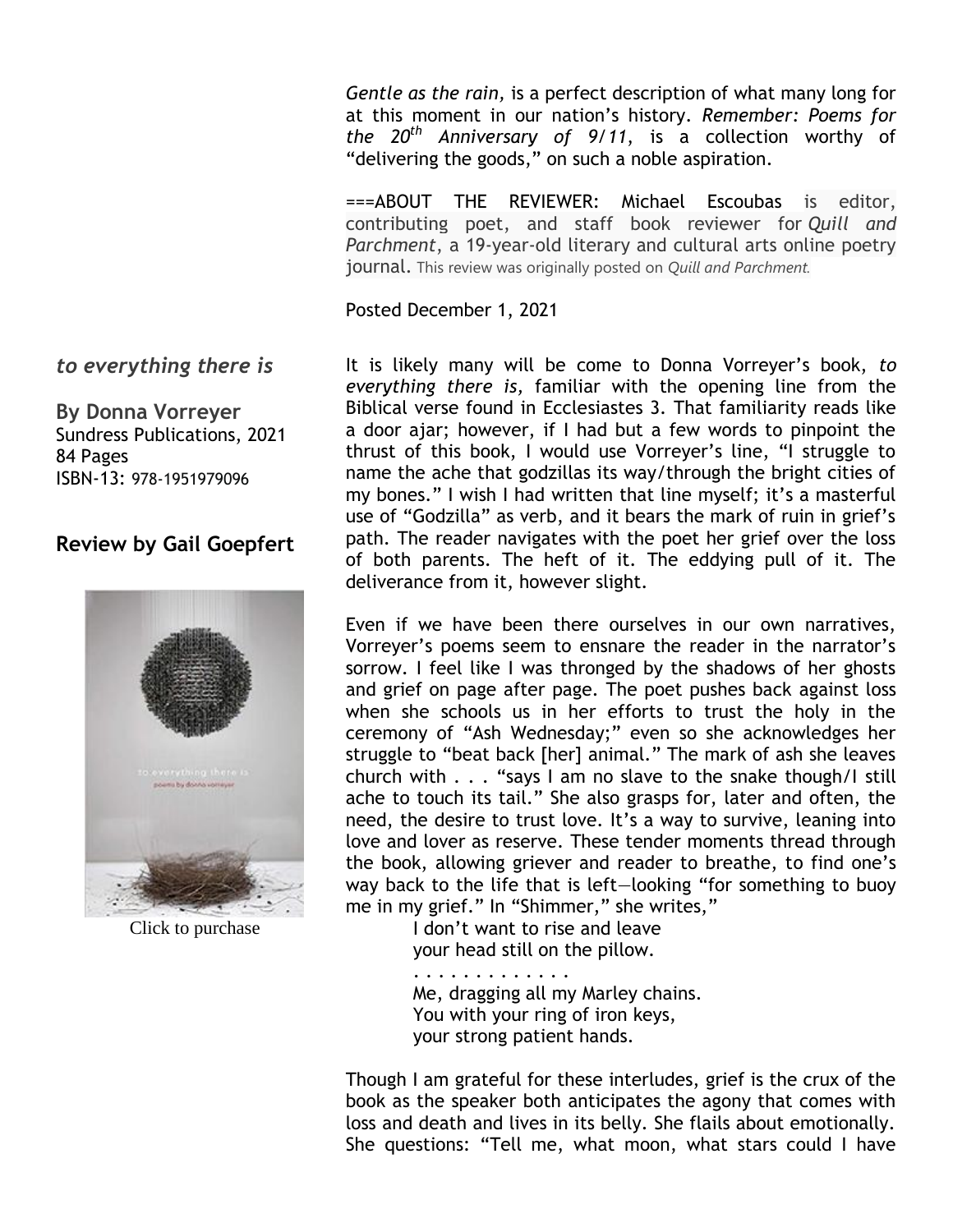conjured, what light, to brighten all her troubled sleep?" She strikes out: "I tell you, I am fed up/with all this wanting." She confronts the inevitable: "I could not keep her." The poet's voice confesses she feels used up in "Once Upon Another Time": It took a lot to snuff that fire, but this world has hushed me to ember." Denial sits with her daily. Even despair surfaces: I catch myself longing for a lake, a canoe, for something fluid in which to drown. My solace waits in water, but here I am, caged in a dark room with only and lamp and a lump of clay."

One of the grimmest images of sitting with grief occurs in "Poem With Her in a Dream as Astronaut: She [her mother] circles somewhere up there unmoored, and I am here my heart in my hand, dripping like a slab of calf liver.

In "After," a poem formed from lines in Jack Gilbert's *The Great Fires*, there is guilt and regret: I came back from the funeral, going over and over afterward/ what we should have done instead of what we did." How does one then exit this torment?

Vorreyer writes of finding some solace in the world she must pilot as she walks in the cemetery for the first time, her eyes open to what is left behind. Oddly, it feels thankfully like a homecoming.

> Wind stirs the grass and the Queen Anne's lace into song each blade pitch perfect Even my shadows sooted brutes reconnect into a sort of applause How can I be lost in a world that cracks its heart to please me pushing life up and up and flowering despite everything?

At one point, Vorreyer lets a title speak for the movement of the narrative. "After the Death of My Mother, My Father Begins to Fade Away." The poem is a call and response of sorts; she melds emotional rawness and image exquisitely, *I want to tell you that I cried/ … I never thought that I could/… miss someone this much* with lyrical meditations on the natural world—blazing forsythias, rivers spackled with sun, an oceanic breeze that is "only the beat of barn owl's wings" until the speaker realizes that even the herons grieve with her—"in their grief, the herons will not feed," dragged into a sense of unforeseen oneness.

Not surprisingly, the poet returns to the love that is her sustenance as surely as bread and water. I am moved by these moments. She writes: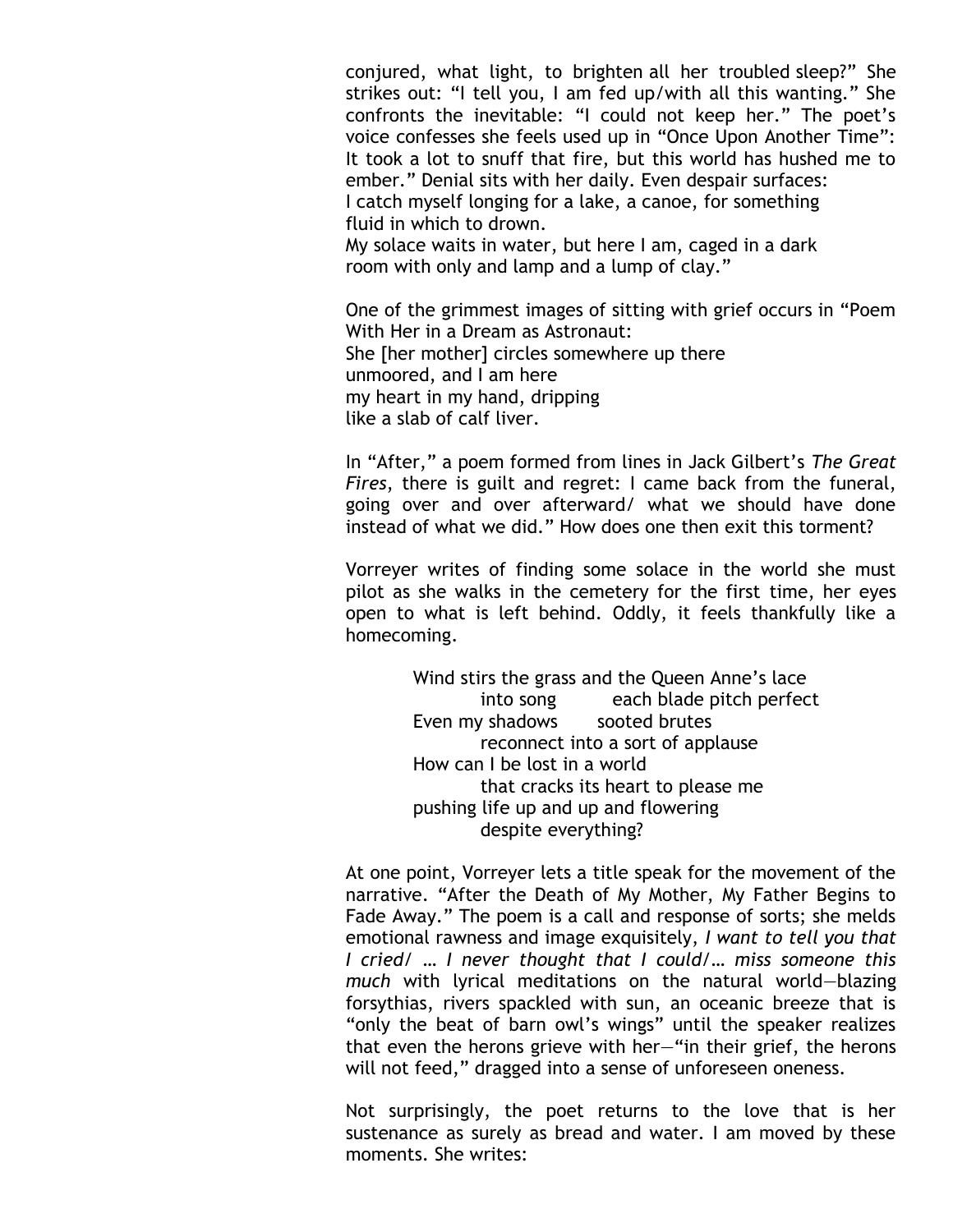$\ldots$ "I'm safe and oh so lucky, walking out the door each morning wrapped in the armor our certainty."

………………………

And later, she speaks of connectedness with her love:

 Like tug captains, we tow the old burdens around the world—you at the wheel, my eyes on the horizon, blending our thoughts with the cadence of waves.

 But skin still seeks skin. and when we cannot sleep, we slip out onto the silent deck, like the old astronomers, look up and sing out for new stars.

In grief, love.

The titled last section of the book, "A Lament Becomes A Lantern," is a theme hinted at throughout the book. Light is noticed, wrenched free in order to survive. Surely life has its limitations, and in a poem titled just that, the poet writes: "I am searching for new boundaries to what I can bear. It is all that I can hope for." And later, "spring will come when spring will come." I want to believe that connection and revived presence come as we wait with Vorreyer for that season of spring.

===ABOUT THE REVIEWER: Gail Goepfert is a *RHINO* editor; her third book, *Self-Portrait with Thorns* and second chapbook, *Hard Business of Living*, will be released in 2021.

Posted November 1, 2021

*Communiqué: Poems From The Headlines* **By Ed Werstein** Water's Edge Press LLC, 2021 85 Pages ISBN-13: 978-1-952526-02-2 **Review by Michael Escoubas** From the get-go I was attracted to Ed Werstein's *Communiqué: Poems From The Headlines*. First, the volume returns me to my days as a journeyman printer for a large commercial printing company. These were the days of "hot-metal" or "letter-press" printing. I spent my days with ink-stained hands, setting type one letter at-a-time in a special tray called a "stick," and melting "pigs" for use by linotype ma-chines. The aroma of graphite still permeates the air of my mind along with the soft tic, tic, tic of linotype matrices falling into place forming "slugs" that were then made into pages by the skilled hands of printing craftsmen.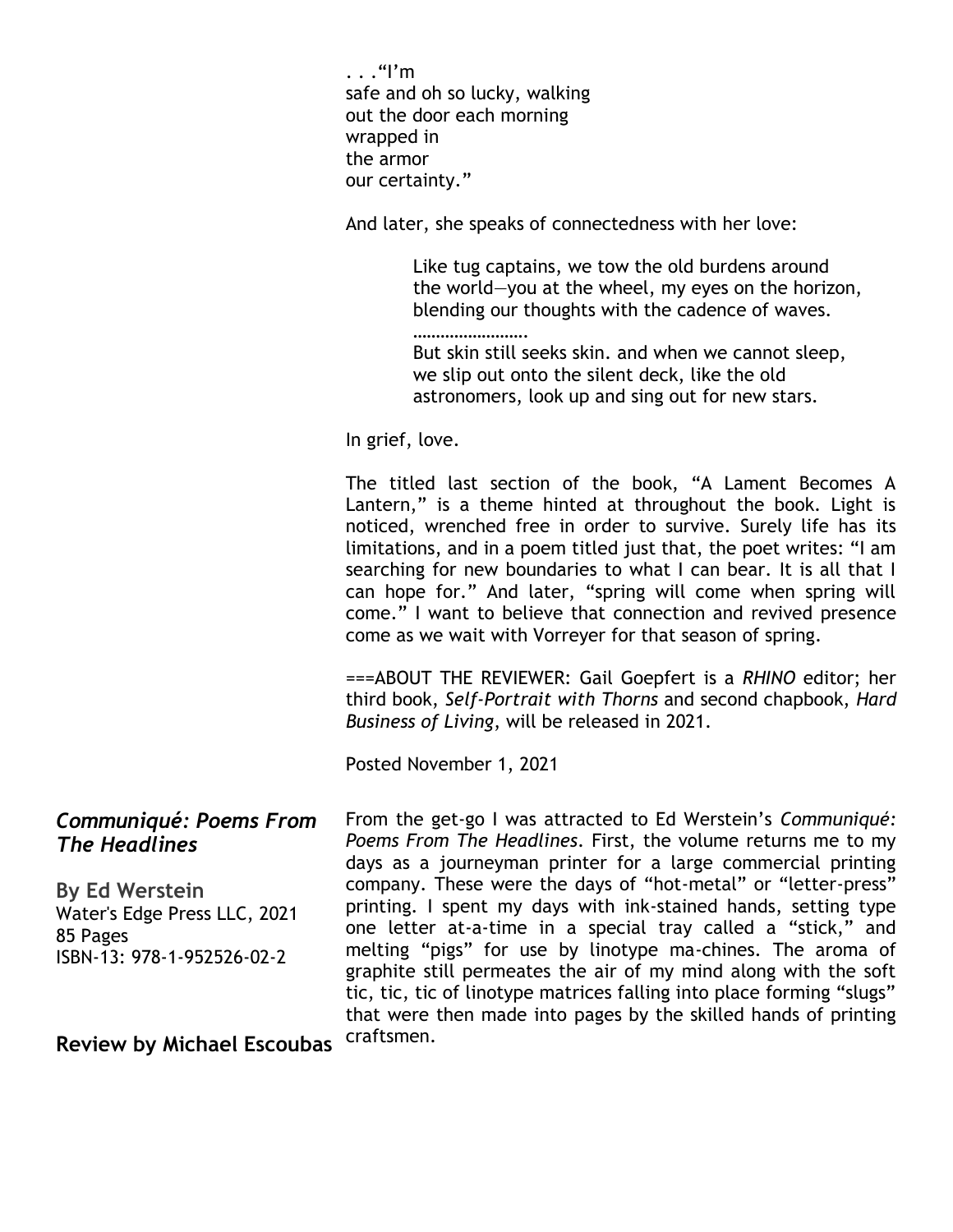

Click to purchase

Second and by far the most important feature which attracts me to *Communiqué,* is what this unique volume has to say about life in America, past, present and future. The poems, formatted like newspaper headlines, complete with source-bylines, speak to where we live. They boldly address ideas and trends that cannot be ig-nored by thoughtful folk. This is the job of poets, to face life head on, and write the truth. This is what Werstein does as well as any poet this reviewer has met in recent years.

Werstein sets the tone with a quote by recently deceased poet and social activist, Lawrence Ferlinghetti (1919-2021):

"If you would be a poet, write living newspapers. Be a reporter from outer space, filing dispatches to some supreme managing editor who believes in full disclosure and has a low tolerance for bullshit."

As a Ferlinghetti disciple, Werstein showcases a similar "low tolerance." Where the poet stands on the issues is never in doubt. As a reviewer, I found myself pausing (as thoughtful folk should) to exercise my right to agree or to disagree. Quite often, I suspended judgment pending additional study.

Like the newspapers we encounter each day, Werstein's volume is divided into sections which include National and Local News, International News, Weather, Sports, Business, Politics, a special section entitled: The War Report, Science, Religion, and Obituaries.

To offer a flavor of both format and content, I reprint in full, "Dear Emmett":

**Woman Linked to 1955 Emmet Till Murder Tells Historian Her Claims Were False** *--New York Times, January 27, 2017*

Dear Emmett,

You're dead, your mother is dead, Roy Bryant and J. W. Milam, The men who murdered you and were acquitted, are dead.

The investigation was officially closed long ago. "Bow thy head O state of Mississippi, Let tears of shame course down thy cheek,"

wrote Langston Hughes at that time. And there is still so much hate

in Mississippi. They had to re-make your memorial in 2019. It's bulletproof now.

Emmett, only the woman, Carolyn Bryant Donham, who accused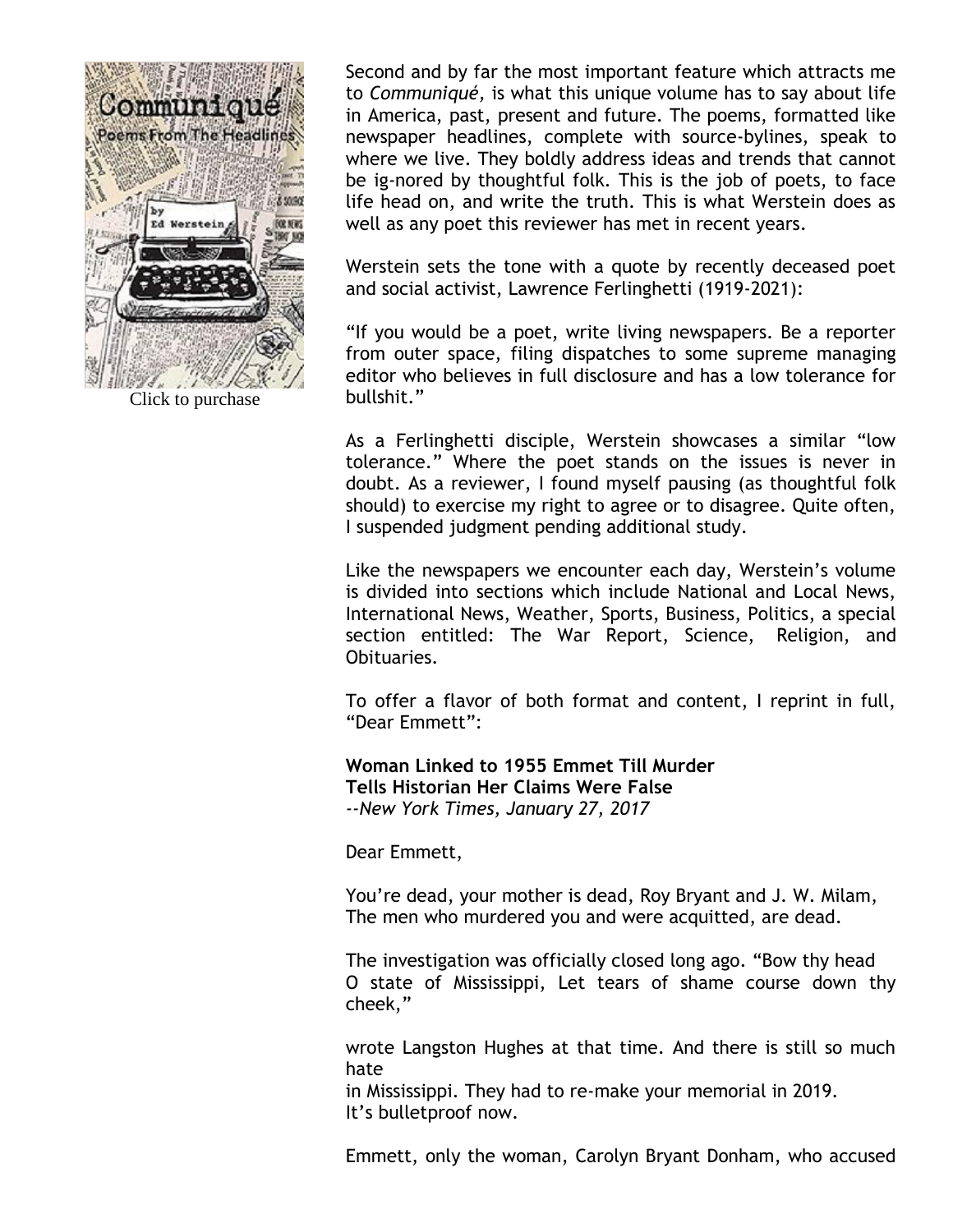you

of ogling and whistling, is still alive. Now, with death approaching,

she wants to recant her testimony, to unburden her troubled soul.

I wish she had a soul. I wish there were a hell for that soul to suffer in.

Your hell, Emmett, was here on Earth. Is justice 60 years late any justice at all? Emmett, you're still gone. Is America any Different than on the day you died?

This poem, and many others of similar power, reached me . . . I found myself troubled, truly troubled with this haunting question. I'm still troubled.

From International News, "Teaching Women How to Fly," uses an NPR story about a 1911 garment factory fire in New York City, to call out the treachery of the wealthy and privileged. Real issues about working conditions and care for the safety of workers cry out for attention even today.

"Flag Football," leads off the Sports Section, by offering a sober reflection about NFL players taking the knee of protest during the national anthem. This action brought out the consternation of the Trump administration. They were . . .

Simply kneeling, to call attention to an injustice suffered by others, and to call attention to the fact that they saw this as an American problem.

The poem goes on to develop the chasm between Trump's nationalism and the reasoning behind what the players intended to convey.

On style, Werstein is a studied craftsman, writing primarily in free verse, but using other forms, or inventing his own, for greatest impact on his audience. "May 4," is a must read, prose poem which revisits the tragic Kent State University shootings of 1970. This tragic event claimed the lives of four innocent students during the height of the Viet Nam war protests. This reviewer cannot ignore, the poet's in-sights about the war, and hold a clear conscious.

No fewer than four Villanelle's are sprinkled throughout the volume. This util-itarian form lends itself to the touch of sarcasm which wends its way through much of Werstein's poetry. "Change of Seasons," is about an injury to famed Green Bay Packer's QB, Aaron Rodgers, would that his replacement be a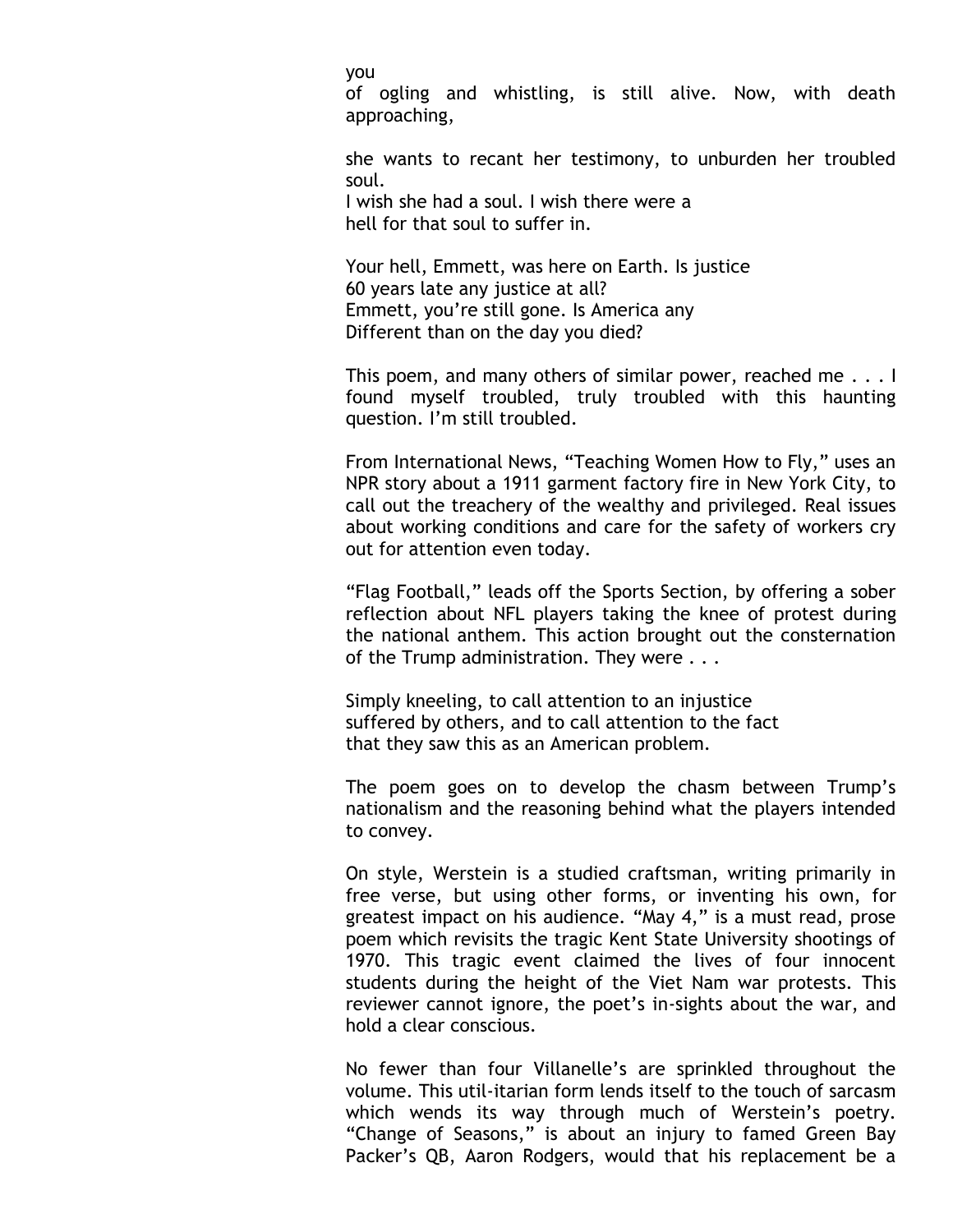Rodger's clone! "Do Not Go Gentle Off That Overbooked Flight," not only channels Dylan Thomas' classic poem on death, but shines an embarrassing spotlight on how a passenger was treated by employees on an overbooked United flight.

As I worked my way through Werstein's headline news, I asked myself, "Is there any topic, any issue in American life that this poet DOES NOT HAVE an opinion on?" I couldn't think of any. That is precisely why *Communiqué: Poems From The Headlines,*  belongs on your bookshelf and in your hands. Don't delay, order your copy today.

===ABOUT THE REVIEWER: Michael Escoubas is editor, contributing poet, and staff book reviewer for *Quill and Parchment*, a 19-year-old literary and cultural arts online poetry journal. This review was originally posted on *Quill and Parchment.*

Posted November 1, 2021

Renowned Illinois poet Allison Joseph has said that every poem is an elegy. Kansas poet Linda Imbler would certainly agree, as all the poems in her new collection center on time, loss, and death. *Big Questions, Little Sleep*, Second Edition (Amazon, 978-0-578- 65576-5) is a sprawling, 192-page attempt to answer some of life's toughest questions.

It's unclear why Imbler decided to publish a second edition of an earlier book when she has 66 new poems included here that might have stood on their own. She has indicated which poems are new by using a larger font for them, and they are mixed in among the older poems. Two main sections divide the book, "TIME" and "DEATH." A sub-section labeled "TRIBUTES" contains some of the book's strongest pieces, poems which honor some of the musicians, writers, and artists that have touched Imbler's life – including B. B. King and Tom Petty. Her poem titled "Bowie" (p. 121) is among the new poems and is one of the few short pieces in the book:

 Frail but unswerving, His death unnerving, If we'd begged him to stay, would he With pain and loss of dignity Now the Starman channels Lazarus, Major Tom floats free to represent us.

The rest of the poems in *Big Questions, Little Sleep* consist of poems that are generally much broader in scope, where kernels of specific details are infrequent. Imbler is fond of metaphor, and as most of the poems are about time and death, she uses them liberally. In "Pillow," a new poem, she states: "At my

*Big Questions, Little Sleep, 2nd Edition*

**By Linda Imbler** Bowker, 2021 214 Pages ISBN-13: 978-0578655765

# **Review by Kate Hutchinson**

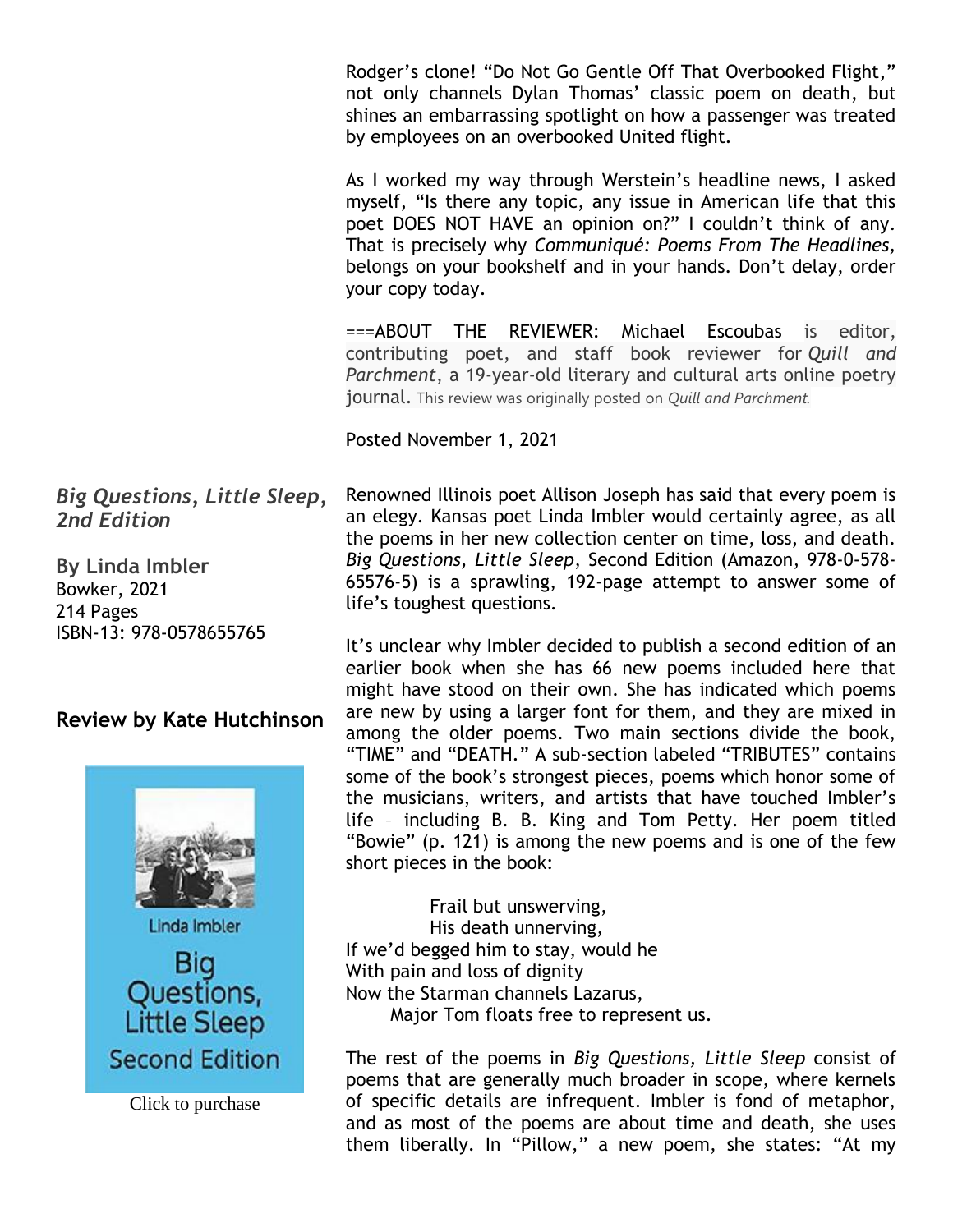pillow's command,/Morpheus draws forth,/ slips between the sheets,/ and mirrors the pale ones,/ regrettable as lost or found, / vestiges of angels or beasts  $\ldots$  . . . . . . . . . . . The syntax here gets lost, but we understand that she is haunted by dreams of the dead. In "Before the Sand Stops," also a poem from the original book, we see a list of life-ending signals in a dying body:

> Before the eyes' slow roll back, and the final, keen fail of the organs, in the bitter winter of his life, within this expected altering of circumstances, the wasted, wizened man, with the bony and angular face, prays for a loophole from death.

We are left to wonder if the poet intended this to be a universal statement or if she had a particular man in mind – her father, perhaps? In many instances, I found myself wishing she had included more details that would make the poems more personal. Since time and death are such abstract topics, they become much more interesting when the writer puts a personal stamp on them.

Many of the poems in this collection focus on lost time and nostalgia, such as "Moment" (p. 19) and "Michael's Memories" (p. 55). In this last poem, we see a lovely description of old Michael peering into "the window beyond the glass" of a bookstore, the "glare of the fluorescents reflecting off/ the lily whiteness of paper,/ the touch of supple leather and the smell of binding glue." In the second stanza, Michael is now outside at a campfire scene from his youth, where

> . . . friends [tell] genial and generous stories, wearing vests for warmth as midnight draws near and upon still burning coals lie the vestiges of burned hot dogs and dripping marshmallows.

These are the kind of sensory details that make poems come to life for the reader, and Imbler shows us here she is capable of taking us to a particular place to share her bittersweet feelings about time gone past.

Most of the poems in *Big Questions, Little Sleep* are written in free verse, which suits this poet and her wish to fully probe her abstract thoughts. Imbler's use of form and rhyme in some poems is less artful, though she has shared two sonnets that include some nice turns of phrase, like this final sestet in "A Cup of Tea," (p. 59), one of the recent poems:

She has a way of telling those old tales,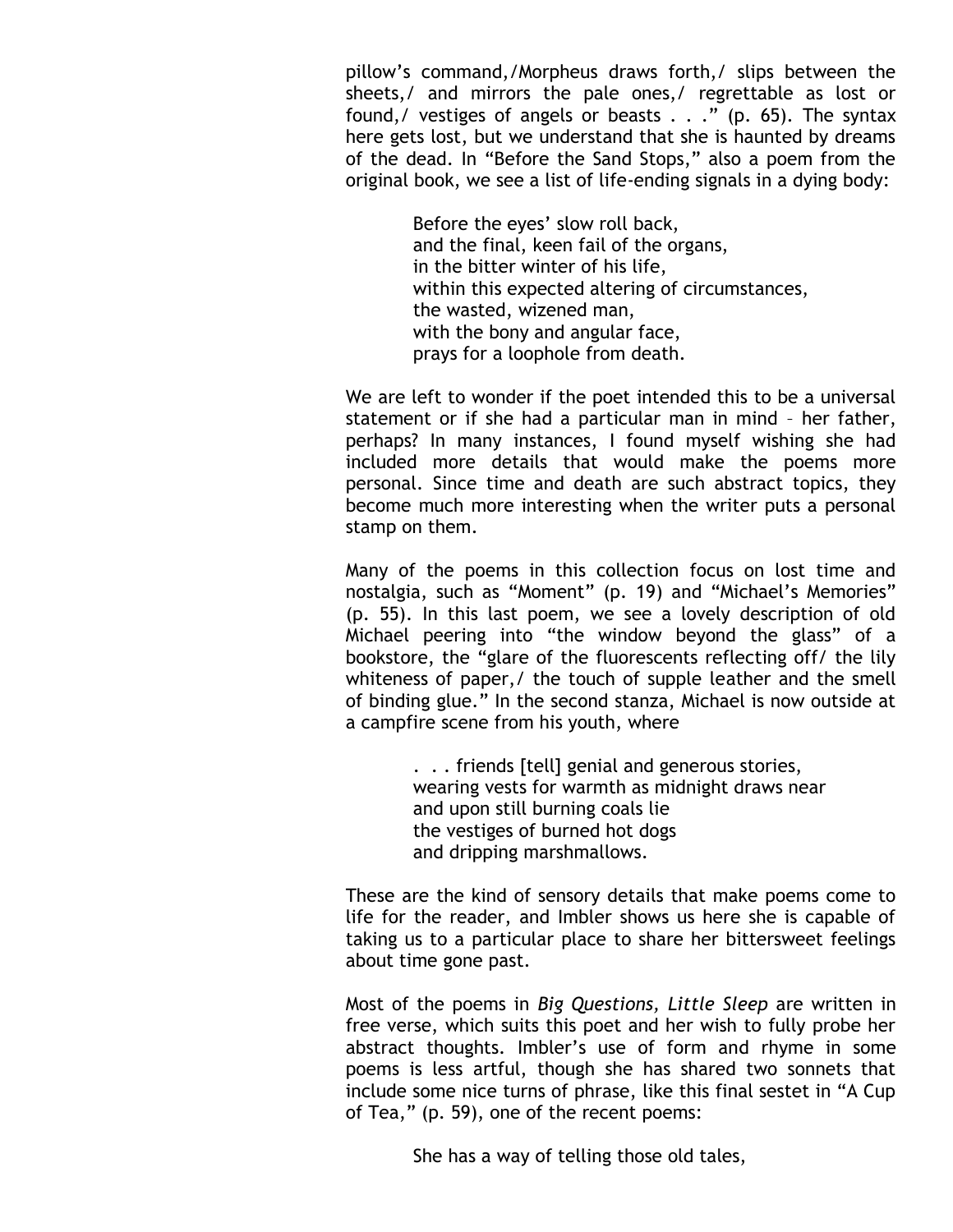breathing life into personalities, keeping tea and family lore flowing. For me not to listen would be betrayal of her and my ancestors' memories. So my love for tea and my family keeps growing.

There is much to like in this large collection, as Linda Imbler is a wordsmith whose lifelong passion for tackling some of humanity's thorniest issues is abundantly clear. However, it is this reviewer's opinion that less might have been more when so many poems cover the same ground. Self-publishing has opened a whole new realm of possibilities for writers, which is wonderful; in choosing this route, Imbler must have had good reasons to re-issue many of her previous poems. She also, it seems, chose to publish without an editor who could have tweaked the confusing syntax and punctuation in many of the poems. There are no acknowledgements listed in the book, so we must assume none has been published elsewhere.

===ABOUT THE REVIEWER: Kate Hutchinson is a recently retired high school English teacher whose third collection, *A Matter of Dark Matter*, will be released by Kelsay Books in early 2022. She is on the board of Chicagoland Poets & Patrons and is active with several local poetry groups. Posted November 1, 2021

*Orchard Days*

**By Heather Corbally Bryant** Finishing Line Press, 2021 107 Pages ISBN-13: 978 -1 64662-526 -0

**Review by Jacqueline Stearns**

Orchard Days, is a beautifully crafted book of poetry that uses images of apples, trees, and orchards, to depict family history, spousal abuse, and the injustice meted out to women since Eve in the Garden of Eden. The placement on the printed page makes the reader's journey effortless. *Apples* and *Orchard Days* occupy the first two pages. *At the Aquarium* and *Shark Tank, Sydney Aquarium*, are on pages three and four.

The setting for many of the poems is an apple orchard, and is often referred to as "Our Orchard." *Apples*, the opening poem, talks about the author's memories of time spent with someone she cares about. The last line reads; "There came very close or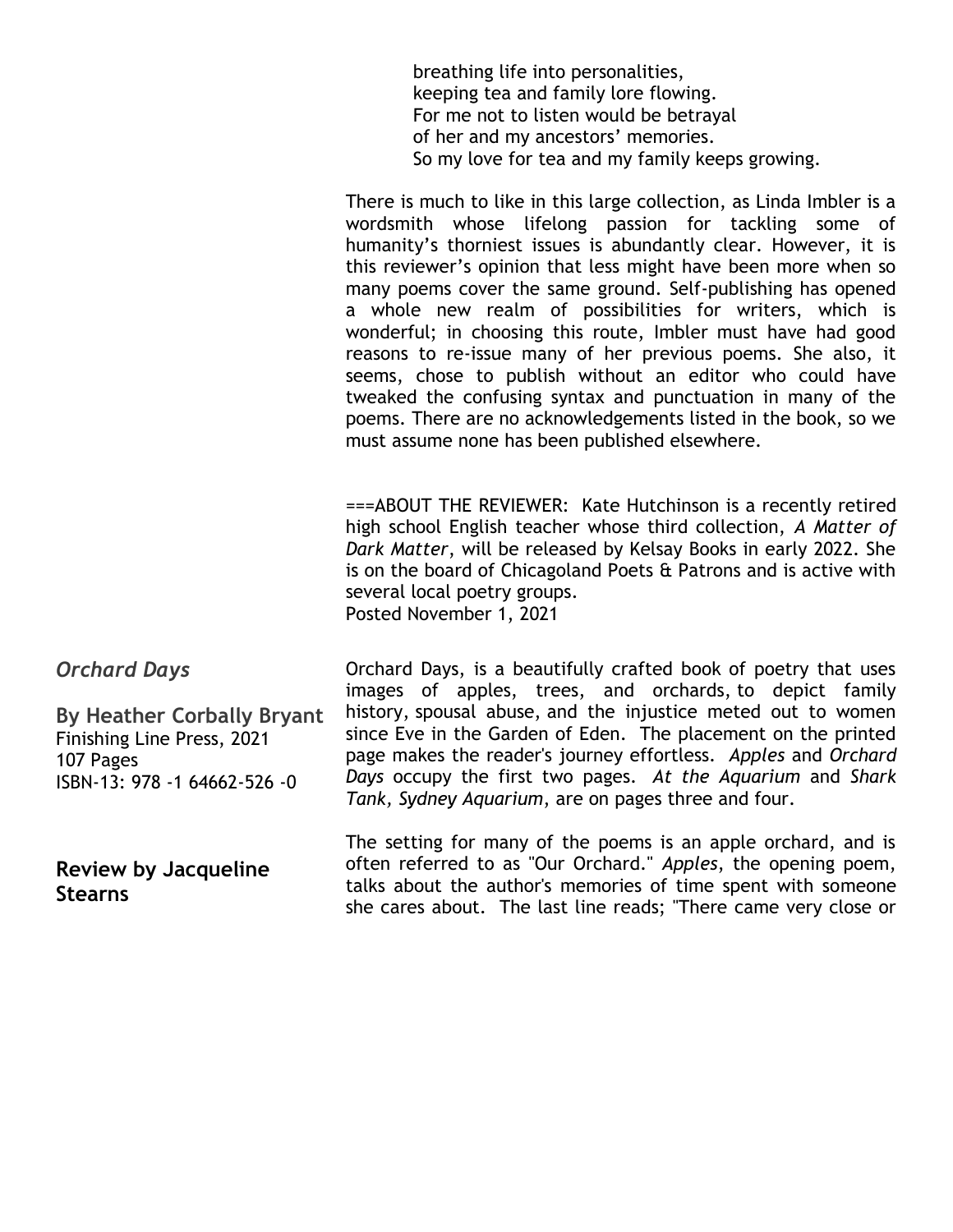

Click to purchase

so I thought to our days of Eden."

A Witch ties Irish history to apples. The witch steals silver apples from trees and is asked; "Did you not know it's bad luck not to leave a few apples on the ground after harvest for the fairie folk?" Who does this witch symbolize? A mother? A lover? What does the theft of the apples represent?

I love how the color silver is interspersed. "A witch plucking the silver apples from our trees." A line from *White Fox*: "Silver against phospherescent blue. White Fox is a word rainbow. Runs off into a pint green forest."

One of the strongest themes of this work is family history. The author's relationships are hugely impacted by the revelation that she came into being through artificial insemination. *Where I Come From* describes her angst. "I do not come from where I once thought. No one would be the wiser, but for a slip of the tongue."

The author and her husband also faced infertility. Their twins were conceived from implanted embryos. Can infertility issues be passed from one generation to the next? Several poems-*Embryos*, *Birth Petri Dish*, *Eccyesis*, depict the emotional roller coaster of attempting to get pregnant. Implantation. Some embryos not taking root. Finally the good news. "You are expecting at last!"*The News* is a bittersweet poem of the beginning of new lives; the twins have just been born- and the possible end of life. The author's father battles cancer.

As a mother, the author is fiercely loving and loyal. *Northern Leopard Frogs*, and, *East Barehill Pond* paint the deep mother child bond as expressed through a shared love of nature. She also pays homage to her daughter in *My Daughter In Third Grade*, and *To A Daughter Age Nine.*

This writer is a survivor of spousal abuse. Her writing took me on a tour of the dominance, control, and rage: key components of the abuser's personality. The author found the courage to overcome. She left the fear, pain, and damage behind by leaving the situation to create a good life. *To The Edge Of The Light* and *This Dream I've Had*, paint a chilling picture of love turning into evil horror.

The voice in this book is that of every woman. Every woman, every man can relate. Your mind barely processes war and terrorism, then you try to help your children through their questions. *The Old Shirley Meeting House* tells the story of a mother watching her son play his piece in a piano recital, while remembering the day she and her boy waited for her husband at the train station on 9/11.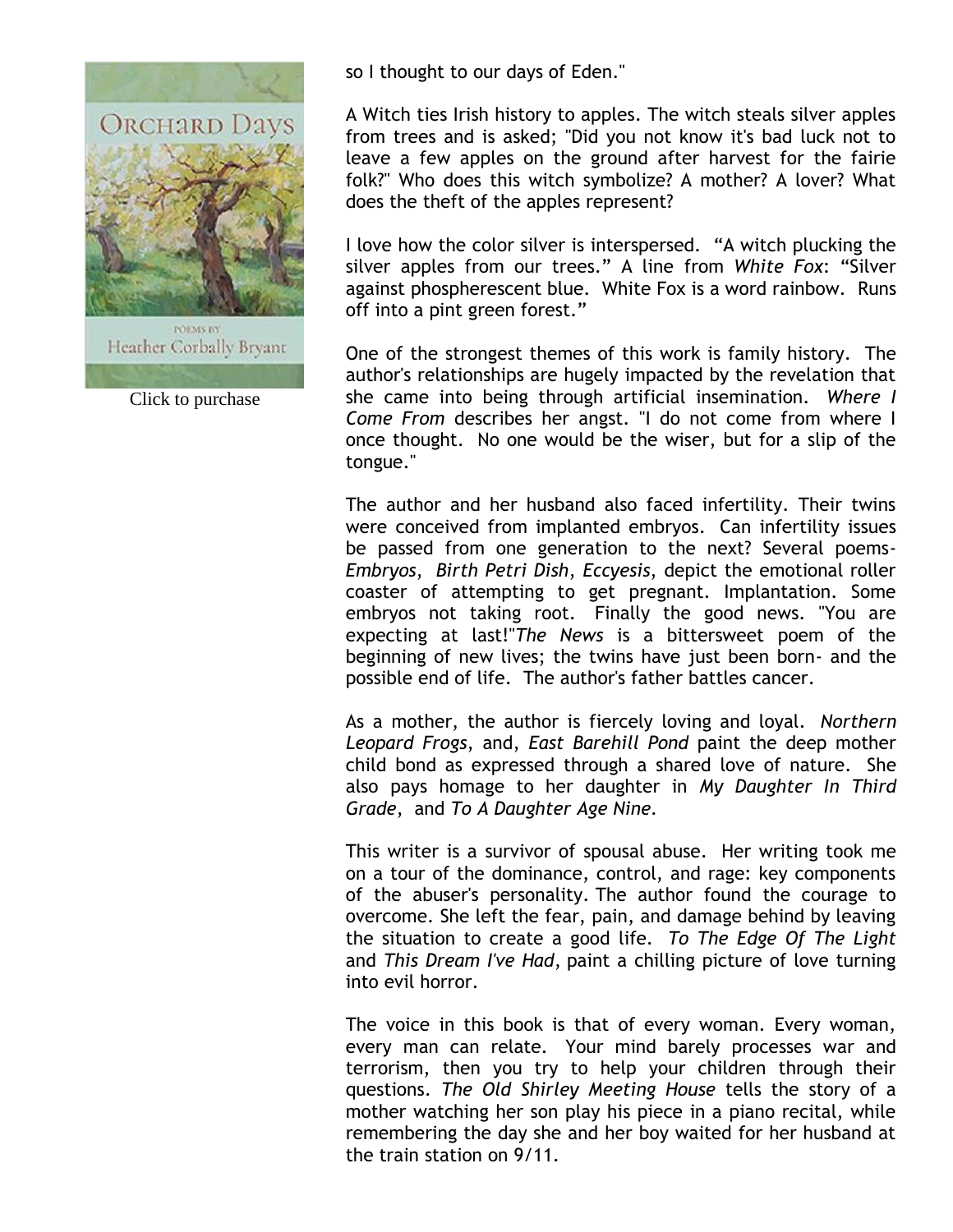*Orchard Days* teaches us that life is a mishmash of good and bad. War. Hate. Love. Forgiveness. Nature, apples, animals, family, parenthood, all part of the same stew.

===ABOUT THE REVIEWER: Jacqueline Stearns holds a bachelor's degree in Mass Media Communications from William Paterson College now University. She is honored to have been published in Highland Park Poetry and several Montclair Write Group Anthologies.

Posted November 1, 2021

In an age of Covid-19, *Poems to Lift You Up and Make You Smile*, takes on special significance. This anthology is needed now, as never before. However, before sinking too deeply into the pandemic season to justify the worth of poetry, it is im-portant to remember that there has *always* been *something* that, as a people, we want and need to put behind us. The collective calling of poets in any age, is to tell the truth, sometimes with a bit of an edge, but always, in this writer's mind, with a view toward finding the best in people and illuminating the path to hope.

This has been Jayne Jaudon Ferrer's enduring passion for the last 11 years as editor of *Your Daily Poem*. YDP is a valued destination for some of the best- known poets in the country. Yet, Jayne is known for her welcoming spirt to new poets as well. She has a sharp eye for poets on-the-rise and gives many their first significant exposure. Moreover, Jayne's single-minded goal has been "to share the pleasures of poetry with those who may not have had the opportunity to develop an appreciation for that genre."

All of this is reflected in *Poems* and therein lies its appeal. The careful selection of 100 poems, chosen from an archive just shy of 4,000 poems, does exactly what the title says.

As one might expect, the work is comprised of two divisions: Poems to Lift You Up and Poems to Make You Smile.

**Poems to Lift You Up**

Kevin Arnold's "One True Song," reminds me that, in a world that values big achievements, it may be the simple things that count the most:

Our simple acts may be the warp and weft

*Poems to Lift You Up & Make You Smile*

**Compiled By Jayne Jaudon Ferrer**, Editor of *Your Daily Poem* Parson's Porch Press, 2021 100 Poems with Contributor **Biographies** ISBN-13: 978-1-955581-09-7

# **Review by Michael Escoubas**

*This review is previously published by Quill & Parchment*



Click to purchase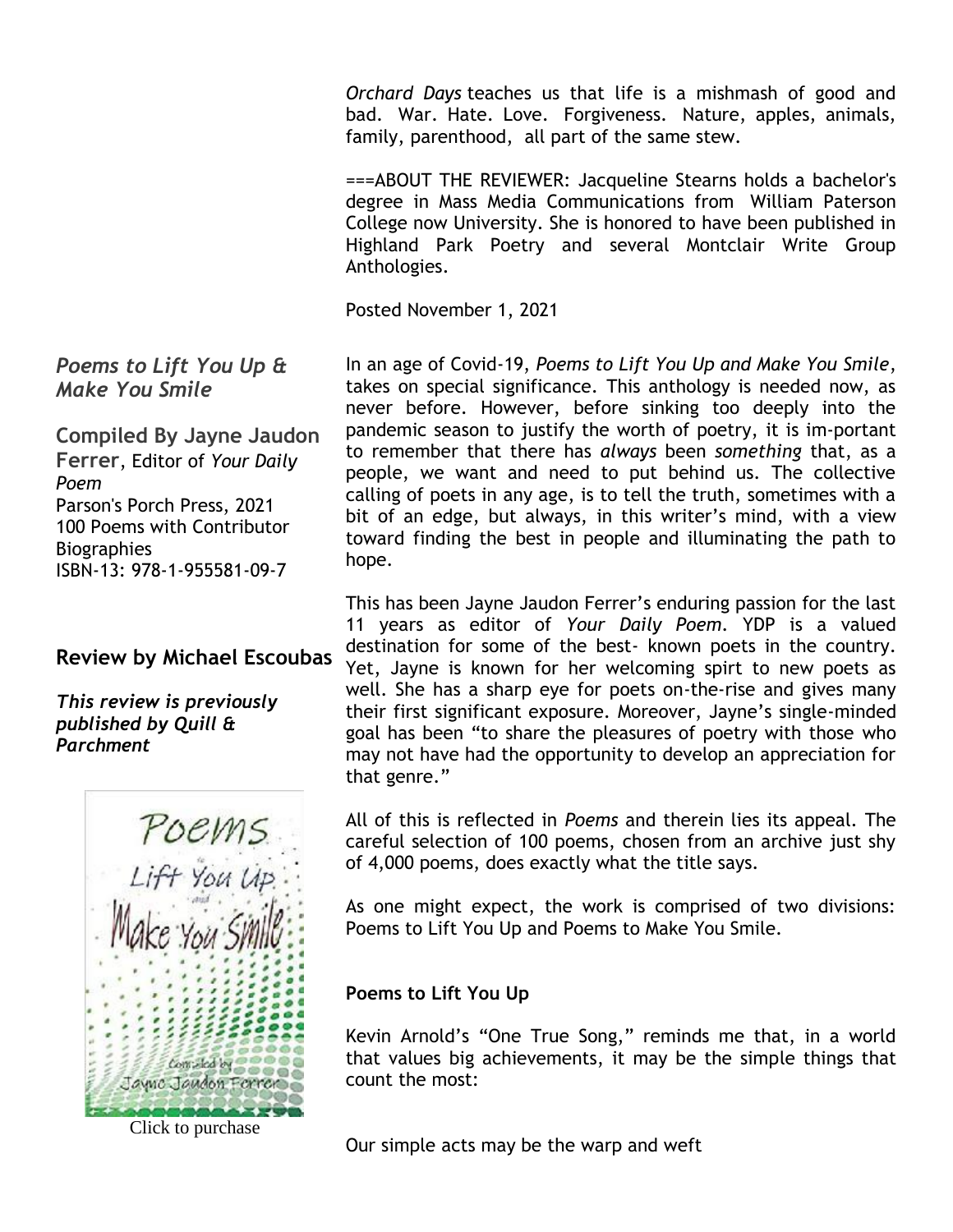Of the substance of our lives, what is left

Beyond the gifts and wills, the trusts and estates After our *belles lettres* or *plein air* landscapes

What if our day-to-day actions, in the long slog Of life are our lasting legacy, our true song?

Arnold's deft use of couplet rhyme and understated style draws me in, lifts me up.

"Life Lines," by Randy Cadenhead, contains much of the sage advice I grew up hearing, these excerpts draw back the curtain on the kind of person this reviewer is striving to become:

Walk where you have never been and wonder at the beauty of the world.

. . . . . .

Be moderate in all things, except goodness.

. . . . . .

Be moderate in all things, except goodness.

. . . . . .

Listen to the music you can find in silence.

What strikes me as important about this anthology is the role poetry can play in our everyday lives. The above noted poem, and so many others, remind us that we are neighbors, that we share common challenges, that we are united in our suffer-ings and in our joys.

Phyllis Beckman's "I Am, for the Time, Being," illustrates the point:

This morning I was musing when This feeling came along Reminding me I'm comfy, that I feel like I belong.

So glad I'm not so worried About what's next to be That I miss the present "now" That life has offered me

When all these special moments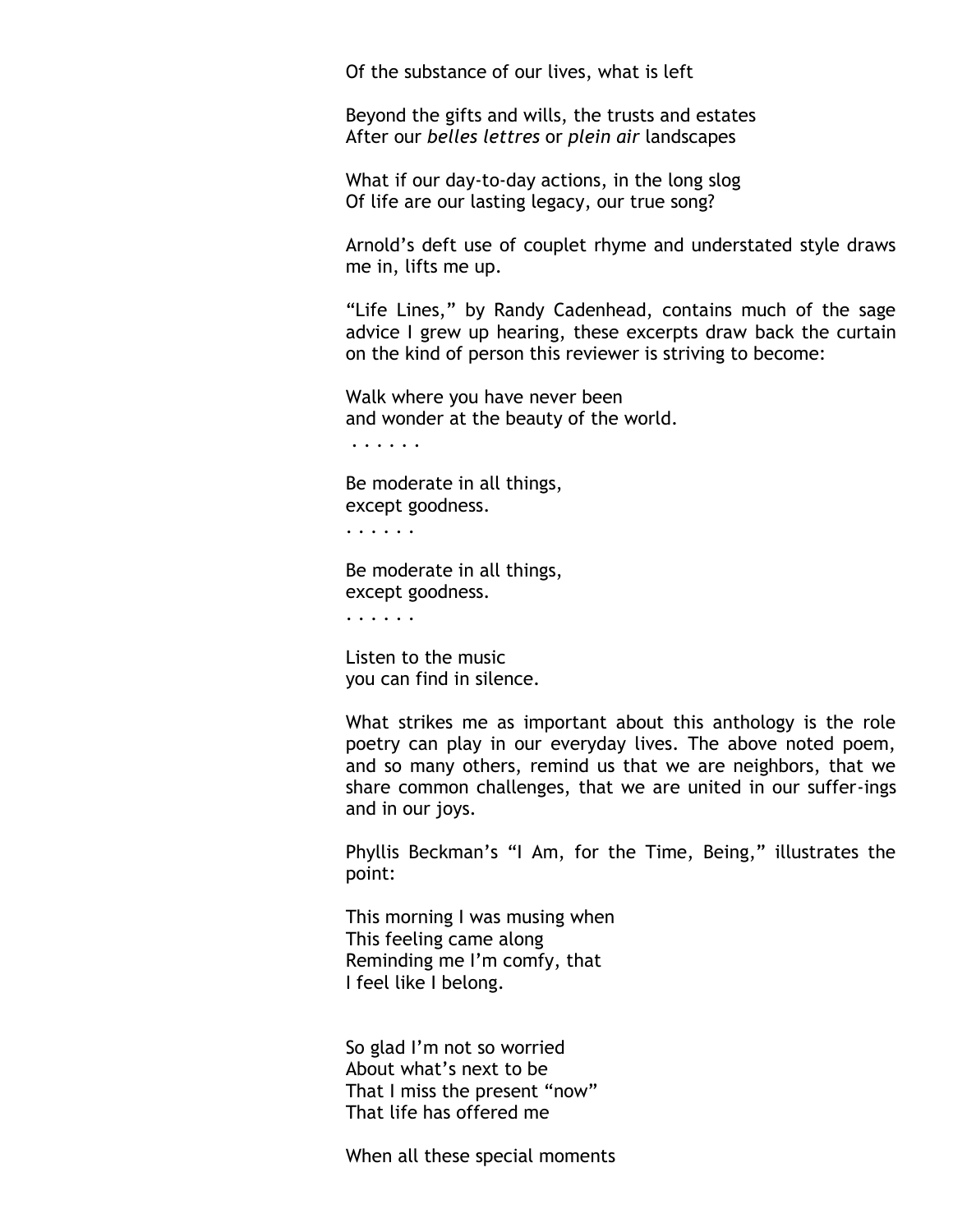Are noticed one by one The richness of just living Can bubble up in fun

So thank you to the giver Who urges me to take My time, though it is fleeing, A mindful life to make!

I am, for the time, being.

Beckman's judicious use of commas made me slow down, caused me to think carefully about the poem's underlying meaning. It's what good poets do.

#### **Poems That Make You Smile**

I was already smiling as I reached *Poems'* transitional mid-point! There's just something about being "lifted" that feels good.

Let's lead-off with a poem about America's pastime, Carol Amato's "Baseball in Connecticut." This well-crafted visual poem is about a player at the plate wielding a bat that "was never kidsized." This is a can't miss delight with an unusual ending.

Michael Estabrook's poem "Laughter," is for anyone who, in their twilight years, doesn't want to be a bother to their children:

My mother called today wants to pay for her funeral in advance "so you boys don't have to worry about it." But I'm not sure how one does that, who do you pay after all she may live another 15 years so I say just write me a check you can trust me \$20,000 ought to cover it. Been a long time Since I've heard her laugh so hard.

Estabrook's conciseness, clarity, and studied restraint is a good example of a poet picking up on how funny life can be. I'm certain there was a measure of serious-ness that prompted Michael's mother to phone him with her heart's concern; but it is poetry that elevates tender moments to the level of art.

This collection is sheer delight; bringing out the best in people and in life, illumi-nating the path of love and hope.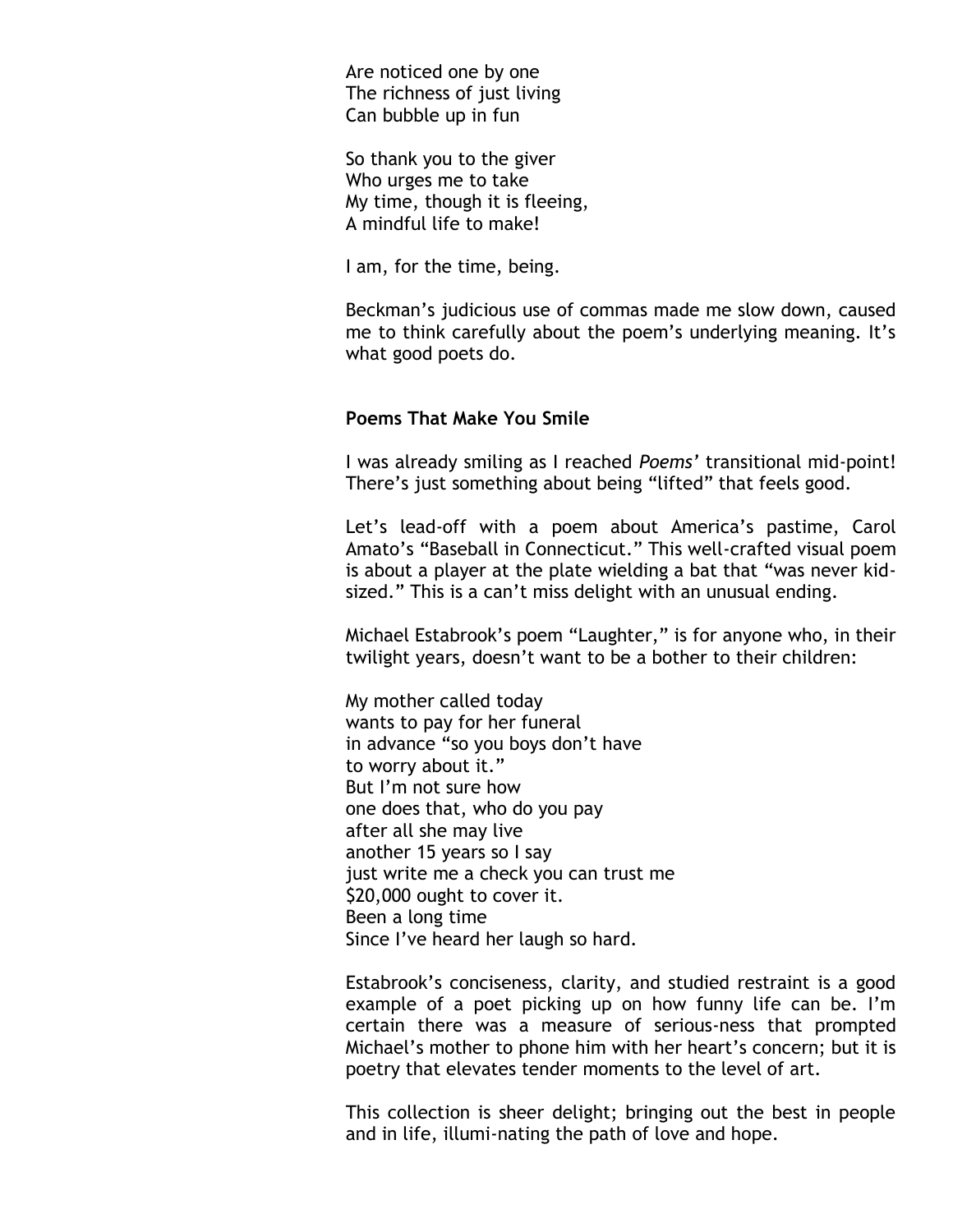As a side note, *Poems to Lift You Up and Make You Smile,* is not a money-maker for the editor. A significant portion of sales revenue is earmarked for *Parson's Porch*, a food, ministry program that provides bread and milk on a weekly basis for those in need. Sometimes a lift and a smile is all a person needs to make life worth living. Yes, yes indeed.

===ABOUT THE REVIEWER: *M*ichael Escoubas is editor, contributing poet, and staff book reviewer for *Quill and Parchment*, a 19-year-old literary and cultural arts online poetry journal. This review was originally posted on *Quill and Parchment.*

Posted November 1, 2021

*Poetry In An Age of Panic: Poems of Strength, Vulnerability, Loss & Triumph*

**By Terry Loncaric** Kelsay Books, 2021 132 Pages ISBN-13: 978-1-63980-011-7

# **Review by Joseph Kuhn Carey**



Click to purchase

Poets are often watchers, gazers, seers and absorbers, channeling the wind, moon, trees, waves and sun into words and Terry Loncaric is one of the select few who can grasp the glowing crystal ball of life's ebbs, joys and flows and create a tangible tapestry of large & small details and insights. In her newly published poetry book, *Poetry in An Age of Panic: Poems of Strength, Vulnerability, Loss & Triumph,* she searches long and hard throughout her coast-to-coast American travels for truth, justice, love, prayer and grace and finds it in the secret nooks and crannies, like a modern Diogenes with both a bright lamp and a Sherlock Holmes magnifying glass in hand.

There's a panoply of bright colors and textures spread throughout her book and the writing touches on a wide array of topics, from poems set in Santa Fe, New Orleans, Florida , California, Chicago and Maine, to painter Georgia O'Keeffe, the sculptor Auguste Rodin, her father's forty years of rough, gritty work in the Gary, Indiana, steel mills, a vivid lecture in college by Gloria Steinem, the horrible, tragic demise of George Floyd, her encounters with students in high school hallways as a teacher, America's recent political turmoil, Kamala Harris' impressive career, oceans, walks in quiet woods, young and mature love, bold flamenco dance and sensuous hot gypsy jazz, the smell and look of morning coffee, a beloved pair of Earth Shoes, the soothing ways of nature, the powerful loss of her mother and her journey through grief to restored faith, the cosmos and her place in it, the joy of snow and brandy, the magic of tasty food in all its multitudinous forms, and a true, deep love of her cats, who buoy her up with their endless devotion, touch and easy daily erasure of all worries and woes.

In one of the earliest poems in the book, "Glorious Flight," Terry delves beautifully into what draws her to poetry and sets her journeys of exploration into motion: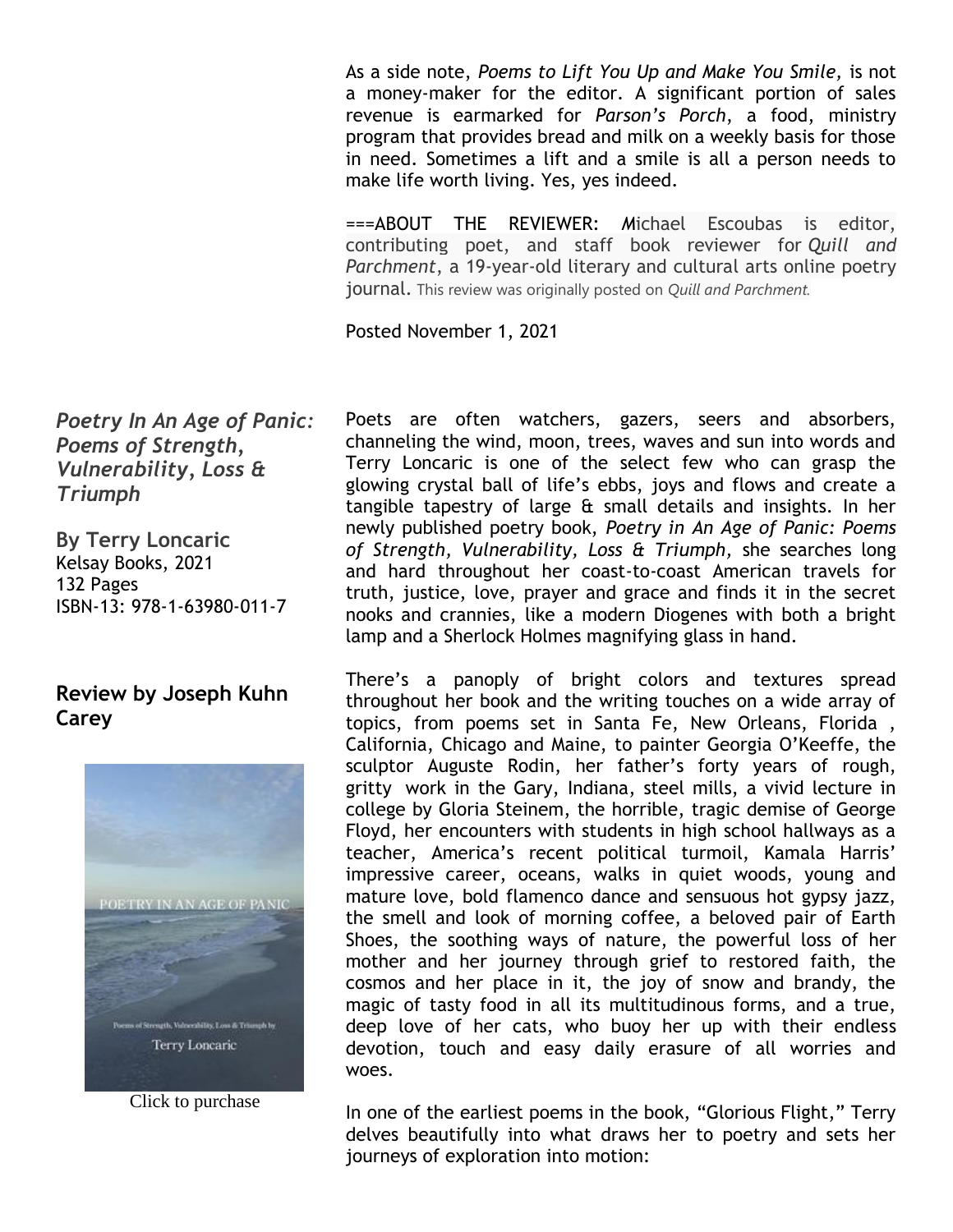*The poet in me is awakened by mystery, the shadows of trees, the trajectory of stars. Logic may steady my course, but each time I veer from the path, mystery sweetens my life, stokes my spontaneity, reminds me of my longings, never wrecks my soul with suffocating limitations Mystery keeps changing my itinerary, keeps me in glorious, unpredictable flight.*

Soon thereafter, in "The Pleasure of the Poet," she delightfully expounds a bit further on the poetical impulse and states:

*I love that moment the words swirl in your head, perform their crazy dance then, with elegance, creep upon the multitudes… To see your words flip and fly like acrobats, fueled by adrenaline, that is the pleasure of the poet, that surge of absolute risk, not knowing exactly where your words will swoop, then land.*

There is a joyful theatricality to some of the poems, too, along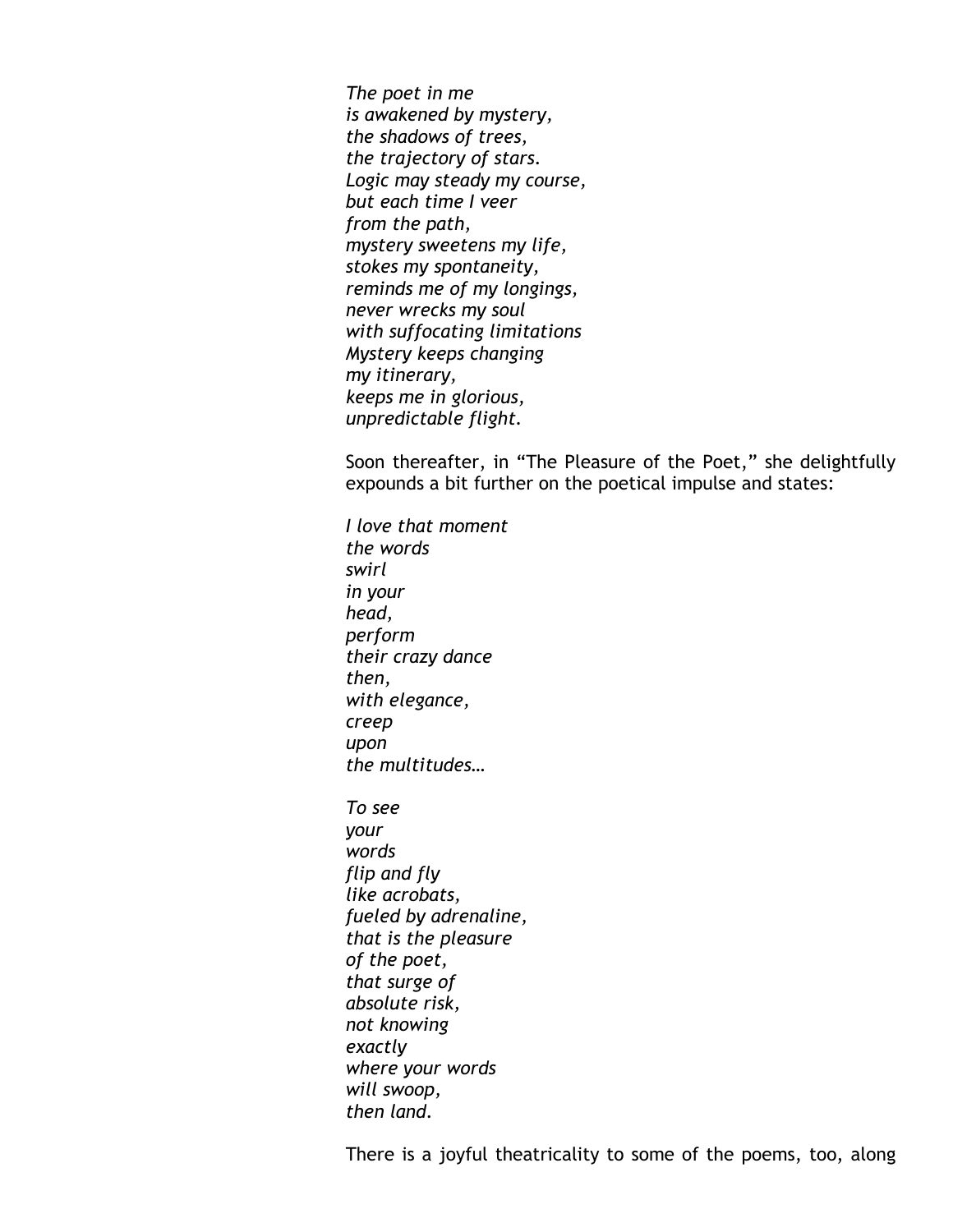with many well-woven references to painting and sculpture as part of the poet's writing approach. In "The Grace of Light," Terry explores artist Georgia O'Keeffe's colorful, vivid works:

*Shafts of radiant light spill from freckled clouds, some people see God's penetrating gaze, Georgie O'Keeffe saw a horizon that could disappear inside a swirly, fiery canvas. In nature's light, I feel the vastness of my life, the meandering paths of hope and restoration, the steepness of my imagination, the strength of the earth's soothing embrace. In this silvery stillness, I am swimming inside Georgia's gush of colors, melting into this perfect moment of grace.*

In order to contemplate the complexity of the cosmos, of course, a poet must have fuel, and Terry also wonderfully details the joys of coffee ("A hiss and a whistle, dancing brown beans"), sweets ("the fierce aroma of chocolate that smacks my senses"), alluring exotic meals ("delicate courses of Chinese food, crunchy and tangy, plump strawberries dipped in cream cheese and whipped cream, washed down with tiny, sneaky cups of fiery sake") and, most of all, in "Lobster Ecstasy," a memorable encounter with an absolutely perfect simple sandwich at a roadside stand in the twisting forests of Maine:

*As I zigged and zagged along forests, the ocean, and quaint little towns, I almost missed it, the humble lobster stand with its aroma of succulent, sweet meat on a huge buttery roll, wrapped tightly in paper, like a baby in a blanket, no fancy extras, just the mouth-melting crustacean.*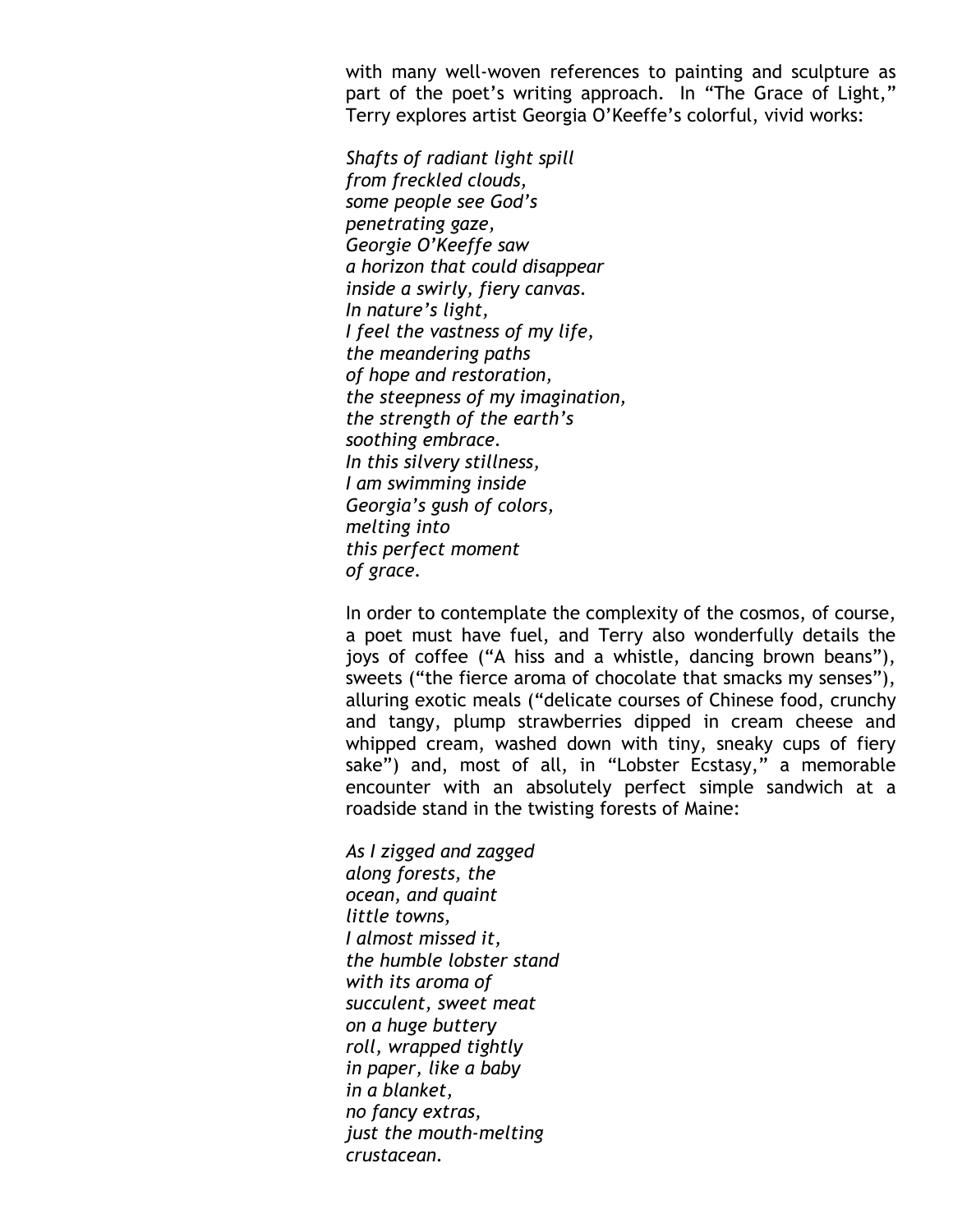*The best meal I ever had on a picnic table with strangers. So good it made me want to moan out loud.*

But, throughout her book of poems, Terry is also searching for the inner soul of nature, which can offer soothing balm in this current world of turmoil, stress, and panic. In "Miracles of Life," a walk outdoors gives her "a chance to grasp miracles of life," while she "admires the patience of flowers budging slowly through the soil then twisting into the warmth of the sun" and observes as a "honey bee lingered inside a tall wildflower, their colors magically mingling, a whirling pin wheel of splendid shades." In "To Be A Tree," she wishes to blend in further with the great outdoors:

*To have long, strong arms that shake and bob in the breeze, to feel the brush stroke of every season…*

*Oh, to be a tree, to remain permanently tangled in the wild roots of so many generations, to outlast the foibles of humans, who embraced my roughness and admired my beauty.*

There is so much to admire in this marvelous and meaningful collection of poems, which was truly a pleasure to read. Terry Loncaric has traveled near and far across this sprawling crazy quilt of American states and she's spotted the essences and secrets in the spaces between the musical notes and the sweet silences that separate word from word. As the opening single epigraph line of the book states, "Only when we leave the traffic, can we slip into the silence, and dwell in the sacred space of poetry." Terry has most definitely created a special spiritual "church" of words, thoughts, love and faith in *Poetry in an Age of Panic*, and, as she so nobly declares in her poem, "Polarities" (as one who has sought and found wisdom and wishes to humbly pass bits of this peaceful gift of knowledge on to any poets, readers and students who follow behind):

*I never give up on love, truth or peace, and when my life seems scattered, like a thousand puzzle pieces, I never stop rearranging it.*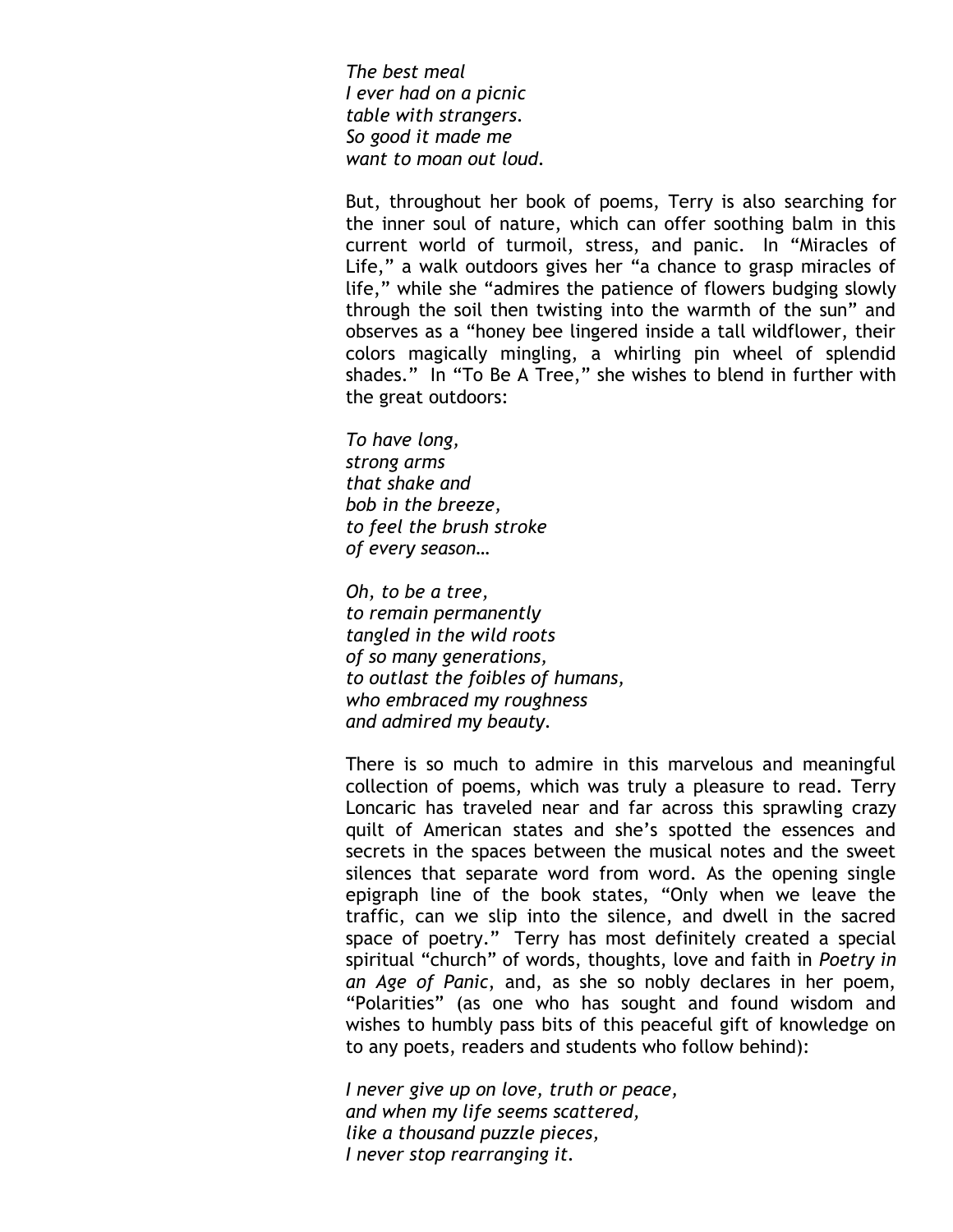*In contradiction, there is clarity, in falling, there is rising, in breathing, there is hope, in hope, there is transformation*

So, take a meaningful, rewarding walk in the winding woods of life with Terry Loncaric's fine poetic wine at your side and "find joy in the confetti of these ordinary moments we so bravely share." After all, as she so ably and thoughtfully notes in "World Citizens, Now and Forever," "…we are a Beatles song sung by many voices," and doesn't singing (and poetry) connect the heavens and earth and softly soothe the worried, blues-filled soul?

===ABOUT THE REVIEWER: Joseph Kuhn Carey, of Glencoe, Illinois, a real estate manager by day and a poet by night, is the author of two full-length book of poetry: *Black Forest Dreams* (Kelsay Books, 2021) and *Postcards From Poland* (Chicago Poetry Press, 2014). His poems have also appeared on the insides of buses, in storefront windows and poetry/art exhibits, within cinematic videos created by his son, Joey, and in numerous Highland Park Poetry and Illinois State Poetry Society collections. He has also released two CDs of original songs for children along with his brother, Bill ("The Caboose is Loose" and "Mighty Big Broom").

Posted October 1, 2021

*Forged*

**By Tina Cole** Yaffle Press, 2021 28 Pages ISBN-13: 978-1-913122- 24-9

**Review by Lynn White**

I am so pleased to have the opportunity to review this collection of poems. Forged in a different age they are now part of a past which speaks to my own growing years and "the person who left roots behind, tried to grow an oak without them" as "I put away my accent". I wonder how many others have been there and done the same, countless, I think, and all will find so much here to trigger those fickle memories of their "freeze frame(d)" times. And for the ones who stayed rooted, there is just as much to love in these words, in the characters and eccentricities that live on in the family stories or newly fashionable crafts of "Peg rugs and wool winding", in the ring of memories from the sounds of "a stick down across railings" and in the shock of meeting a childhood friend from a lifetime ago, or maybe much less, and discovering one of those "golden-curled girls who quickly became crone" and spread like their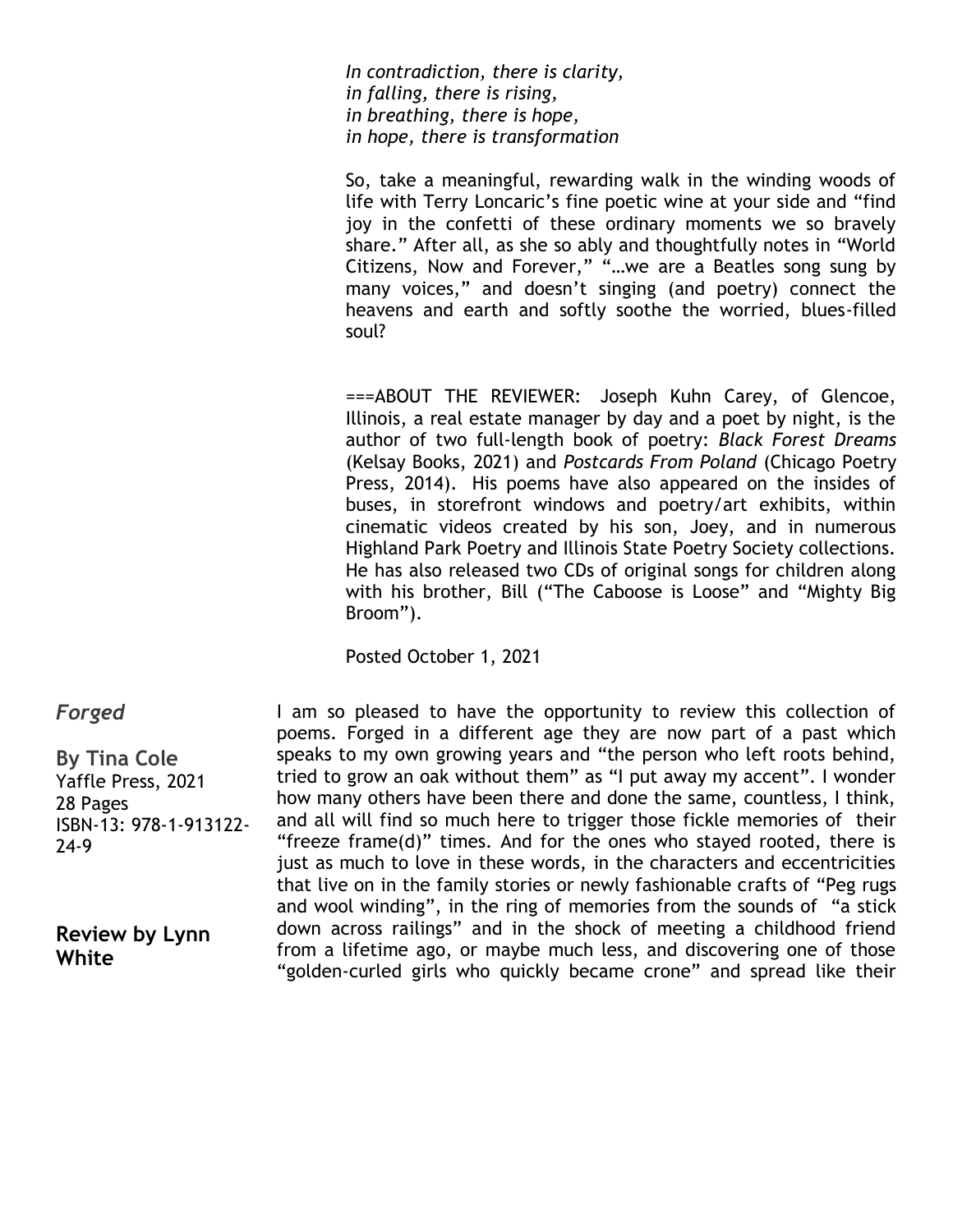

Click to purchase

mothers "Lurpak wide".

The quotes I have chosen above begin to illustrate the beauty and depth of the language used. It made me think of the prose and poetry DH Lawrence at his best, for example, in the dreams of the sea and "the tide-tongue licking a sky", the man who "considers himself old, like the edge of winter when the frost has lidded the earth" and the many, many evocations of the tight knit industrialised community with it's "bravura of cackle speak that squabble squawked" and the "factory worn father cycling five miles home on an old bone shaker", "the muddy boots abandoned on the sodden mat" with "the workhouse fears and the dread of idle hands". All speak strongly to his writing of a still earlier time.

The stirrings of Under Milkwood are also strong in the way the characters and their times are drawn - "the throats swarf-rattled, hair machine oil slicked" and "mouths oozing a slurry of black pudding excuses" and the grandmother who "sits palms blessing black leaded heat" and how in the end "When no one is looking death curls inside". No one could fail to visualise and be moved by these characters placed so strongly in their time and place.

It seems that 'Forged' speaks to a time "When so much of the world was off kilter, it was hard to hold on". But isn't that now? So, although rooted firmly in a particular time and place it also speaks to our times whenever and wherever they are, whoever and wherever we are. And still we never "notice the shrinking, (as) time wore them down, faded tightened skins, dulled their glow". This is a universal statement, part of all our lives, our own fickle memories and customised past which we revisit again and again.

So, I'll end where Tina Cole begins with her quote from Brecht's 'Motto': "In the dark times/ Will there be singing?/ Yes, there will be singing./ About dark times." 'Forged' is rooted in such dark times but in the singing of her words Tina Coles brings the sunshine streaming through them.

===ABOUT THE REVIEWER: Lynn White's life was forged in a very similar environment to that described in this collection of poems. She now resides in a small post-industrial town in north Wales. Her work is influenced by issues of social justice and events, places and people she has known or imagined. She is especially interested in exploring the boundaries of dream, fantasy and reality. [https://lynnwhitepoetry.blogspot.com](https://lynnwhitepoetry.blogspot.com/) and [https://www.facebo](https://www.facebook.com/Lynn-White-Poetry-1603675983213077/) [ok.com/Lynn-White-Poetry-1603675983213077/](https://www.facebook.com/Lynn-White-Poetry-1603675983213077/)

Posted October 1, 2021

*Dearest Papa: A Memoir in Poems* In the foreword to *Dearest Papa*, her memoir honoring her late husband, Thelma T. Reyna avers, "Our lives, all lives unspool with time, unexpected paths take unexpected turns and the unexpected awaits at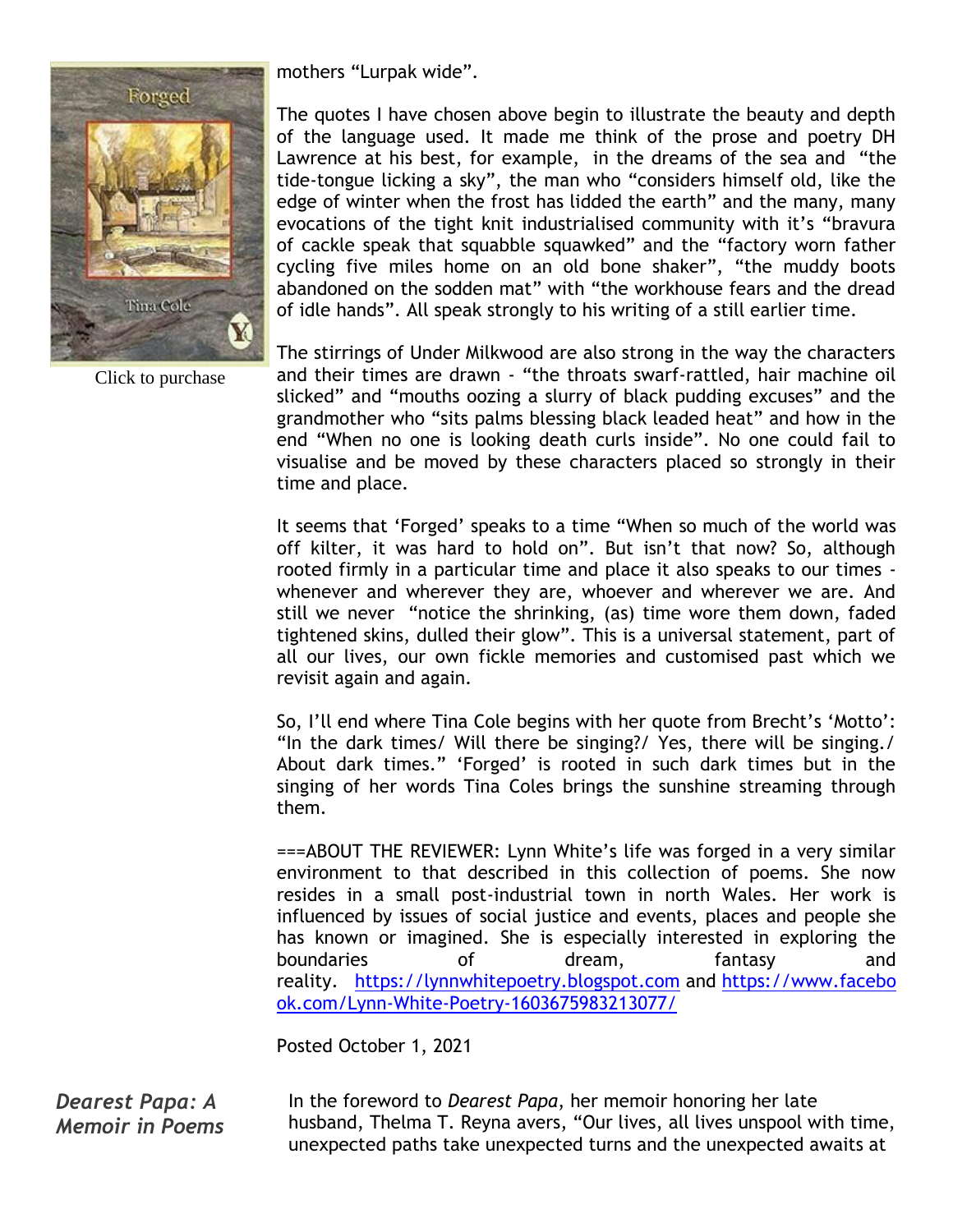**By Thelma T. Reyna** Golden Foothills Press, 2020 65 Pages ISBN-13: 978-0-578-64373- 1

## **Review by Michael Escoubas**

*This review was previously published in Quill & Parchment.*



Click to purchase

each curve in our journeys." No one, least of all Thelma and Victor, expected anything other than a successful minor surgery that day; followed by dinner already planned at their favorite restaurant. Something unexpected raised its ugly head. The arts, and poetry, lends itself to the unexpected, to those things that give a "gut-punch" to the lives of regular people, changing them forever, often growing them to new heights not imagined before.

Thelma's compelling memoir is arranged in five parts: I. Beginnings, II. Endings, III. Mournings, IV. Balms, and V. Resolutions. Some 12 pages of photographs are salt and peppered throughout the book. These judiciously placed photos depict a smiling, confident Victor, a wedding picture, family members, sports trophies and other treasures that lend a special poignancy to Reyna's superb poetry. Her poems arise from a sharing of life between two people whose love remained undeterred even by the unspooling of life due to something totally unexpected that changed the trajectory of their lives forever.

From "Beginnings" I was struck by the poet's openness about shared love. This is evident in an excerpt from "Pete and Tillie":

When my breasts were young and round, my husband named them one night as we lay in afterward euphoria.

Pete. and. Tillie.

He tapped each one with a fingertip light as a feather's tip. Monarch knighting heroes with the delicate touch of a sword. Pete and Tillie.

What comfort, what ease, resides in Thelma's heart as she lifts the veil on intima-cies shared. Caresses not of lust but foreshadowings of deeper love reaching be-yond physical borders.

Poems throughout "Beginnings" paint a portrait of Victor's dedication to his students as an educator, his love of sports, his impressive physical appearance, and stamina.

"Timeless Teaching" bears witness to Vic's advocacy for a troubled student from a broken home. Because of his testimony the student was allowed to stay in school under Vic's mentorship and tutelage. This was *teaching* that paved the way for a kid to have a better life

I was surprised that poems about "Endings" were placed early in the memoir. As I worked my way through the collection I easily understood why. Endings, I reasoned, naturally belong at the end. Not so here. As Victor walked barefoot through his house one day, he was bitten by the family cat. Victor thought nothing of it, said nothing. I would have done the exact same thing. The event was like a comma in a sentence,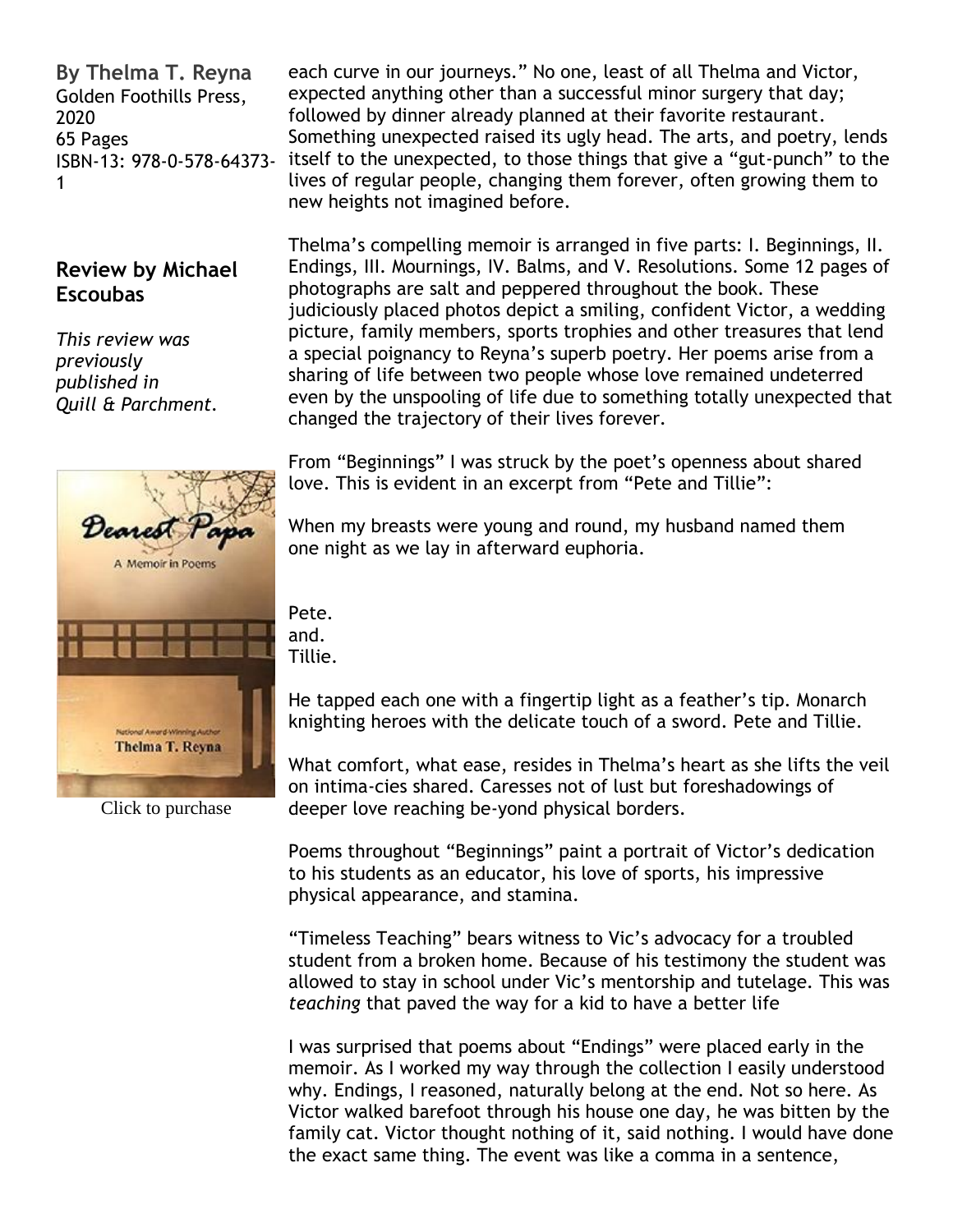something one barely notices. However, this triviality led ultimately to infection, infection to gangrene, gangrene to ampu-tation of Vic's right foot. The poem, "Cat Bite" is a must read to understand the full picture.

"Papa," as Victor was affectionally known, tolerated the amputation procedure well, even against menacing odds. It was a different procedure, minor by com-parison, that resulted in Papa's death. The prose poem "Moment" is one of the best descriptions I've read about what a patient knows or understands at the end of life.

Within the context of endings," I proudly reprint in full Thelma's heart presented in "How Poems are Born":

While walking room to room, to tuck bedsheets in around the edge, to wash my cup in morning light of sink

drop soiled laundry in the tub, wipe coffee stains from tile, sweep lint from sofa cushions crumpled flat, fill cubbies with his books

fingers, hands, legs move like 'motons clearing dust, while poems rush in like fools, disembodied, spinning reels of recollection

stringing phrases, weaving words he spoke, parsing empty spaces of the life lived here, making sense of him and me and death, the poems are born

Moving ever-so-gently into "Mournings," Thelma recalls small things, things just between "Papa" and herself. His favorite cologne, the fragrance of the man, so much more that the liquid he splashed on. The "Potty Cat" that greets her every morning, with those mesmerizing green eyes. And the house itself that "will never be / the same again." She wonders if there is really such a thing as "Broken Heart Syndrome," where "Disasters shred our fibers like thieves picking / pockets in broad day."

"Ordinary Things: Tanka Sequence," echoes Mother Teresa's timeless saying: *Do small things with great love*. The poem is divided in to 3 divisions of four tanka sequences each: 1. Work; 2. Self; 3. Family. Each paints a subtle picture of the man, his doings, his leavings, his loves. Don't skip this one.

What shall we do about life when the best part of life is gone? I find so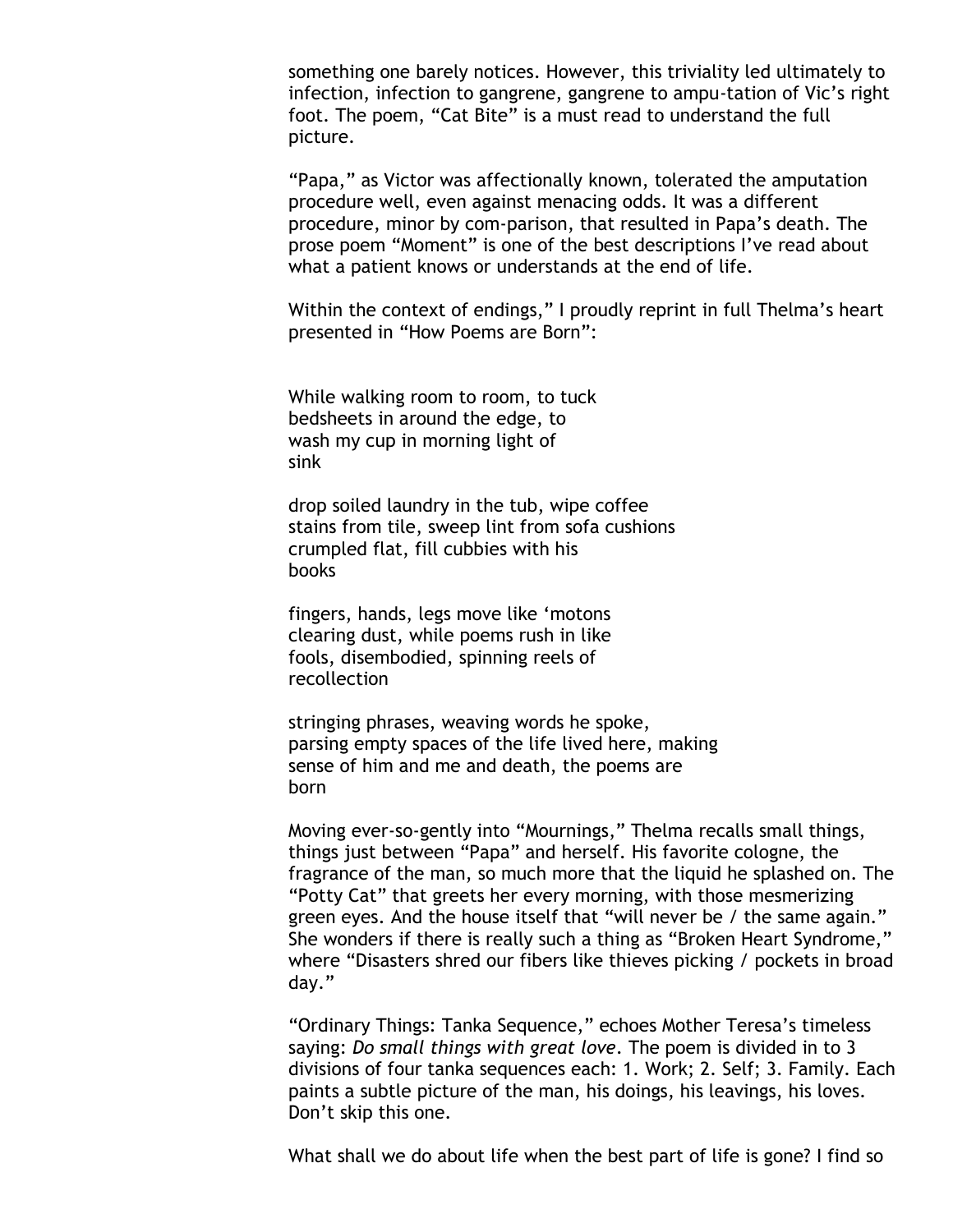much value in section IV, "Balms." I can't help thinking, that without poetry, Thelma's loss would have been unbearable. I felt her leaning into poetry, reaching deeply into poetry for what she needed, for ways to both understand what happened, (even as if looking into a steamy mirror), and beyond mere understanding, rising toward redemption, toward hope, toward peace.

"So Much Goodness in This World" is a prime example. Four sestets highlight the goodness she finds; here is the opening sestet:

I marvel at unconditioned love, The givers giving when cameras are off, Microphones still or gone, Without name tags, the press, Tax breaks or trophies, Unpaid.

After "Balms" Thelma is far from finished. Section V. Resolutions, suggests con-crete actions about how to live and what to do to sustain the life and values of her dear Papa. I was struck by "Candle," a simple, yet profound resolution that lights Thelma's path . . . let it also light everyone's path:

*Death is not the end of the light; It is putting out the candle Because the dawn has come*. --Tagore

aurora's fingers pinch flame spread iridescent skirts on clouds fan gray away dawn can't die light never snuffed galaxies prove this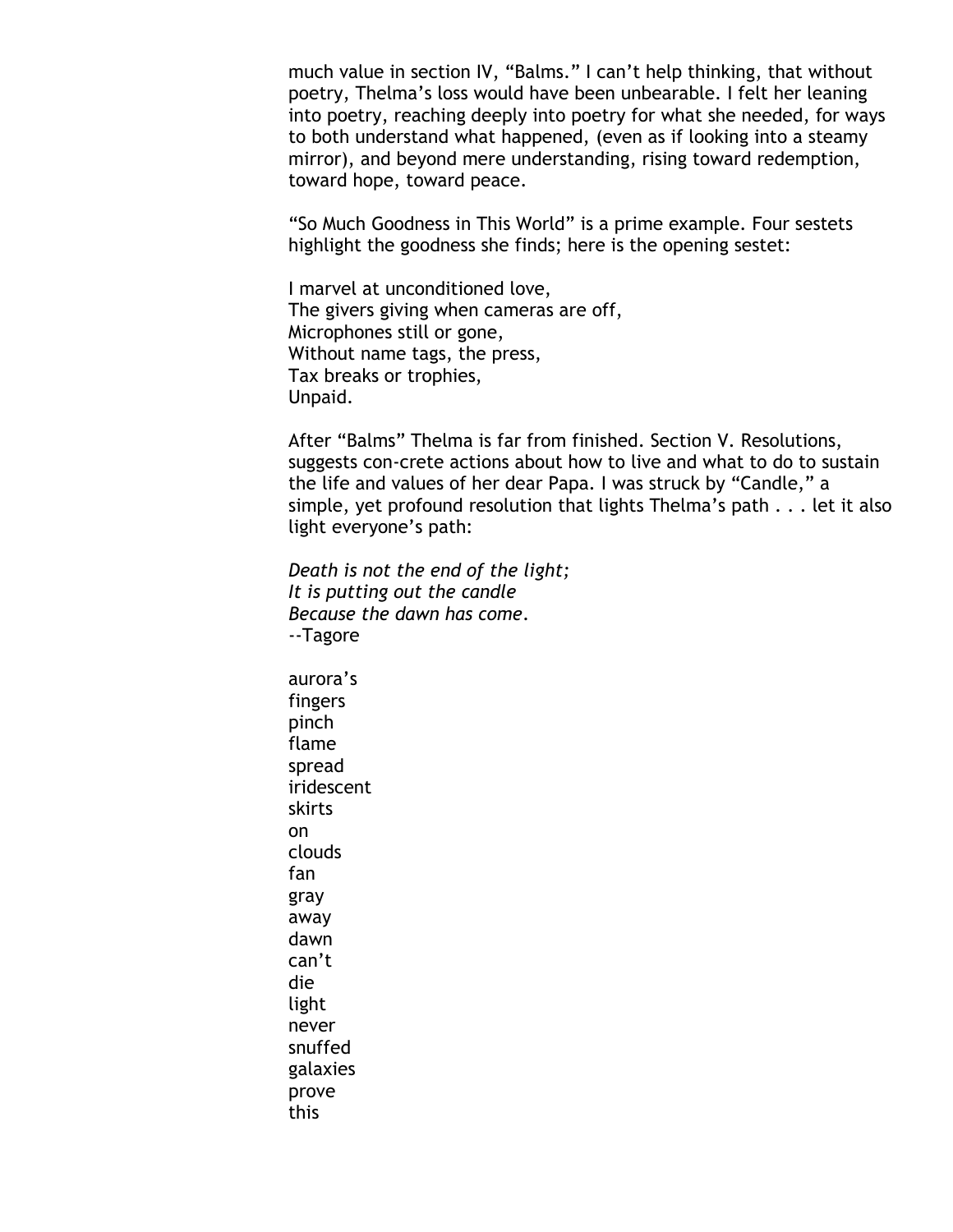===ABOUT THE REVIEWER: *M*ichael Escoubas is editor, contributing poet, and staff book reviewer for *Quill and Parchment*, a 19-year-old literary and cultural arts online poetry journal. This review was originally posted on *Quill and Parchment.*

#### Posted October 1, 2021

#### *Not As It Seems*

**By Pat St. Pierre** Kelsay Books, 2021 36 Pages ISBN-13: 978-1954353732

## **Review by Irene Savine**



Click to purchase

The other day, I found myself saying to a committee member of an arts project I'm involved with: "Writers need readers". As the words came out of my mouth, I realized its truth. The writer may write without expectation of being read, yet still, the need exists. The reader who meets that need may be taking a risk - a book demands a responsibility of witnessing what the writer needs to say. In Pat St. Pierre's collection of poems, "Not As It Seems" the reader takes on that responsibility from the first poem, "The Family In The Red House", and then throughout the poems in St. Pierre's book.

St. Pierre takes us on a journey about her family and relationships knit together with nature poems. To get there, the reader has to be willing to walk with her. She starts with "The Family In The Red House", a poem that offers us an echo of Frost as the poet is out walking in the woods. When the poet sees a decaying house, the reader surveys it, along with her, at a distance. We readers are sure she'll have the sense to stay outside, but she doesn't. In we go, seeing the disquieting things she sees: decaying food, a single unmade bed. The occupants of the house left in haste, but why? When the poet discovers a trap door, and the skeletal remains of a family in the cellar beneath, we are struck by the unexpected image. Definitely, this is not what it seems, but what it stands for won't be revealed unless we keep reading.

St. Pierre continues the theme of houses and the families who occupy them in the poem "The Shadows". This time, the house and its occupants age together, but are haunted by the death of a previous resident. The aged owner wraps a child ghost in her shawl and the two are silent forever more. What happens to them, again, is a mystery. Does advanced age bring the once young owner of the house closer to the past? Or does death come to her in the form of a ghostly child? The reader can only guess while being chilled by the ghost story the poet tells.

I did wonder what the poet feels about both of these houses as the poems primarily relate images and not her emotions. St. Pierre is a cool observer. However, in "Memories of You" the poet admits to being haunted by someone she loved who caused enough pain that she can't recall good memories anymore. Perhaps the houses are the relationships she's had within her family and the poet feels herself dying in those houses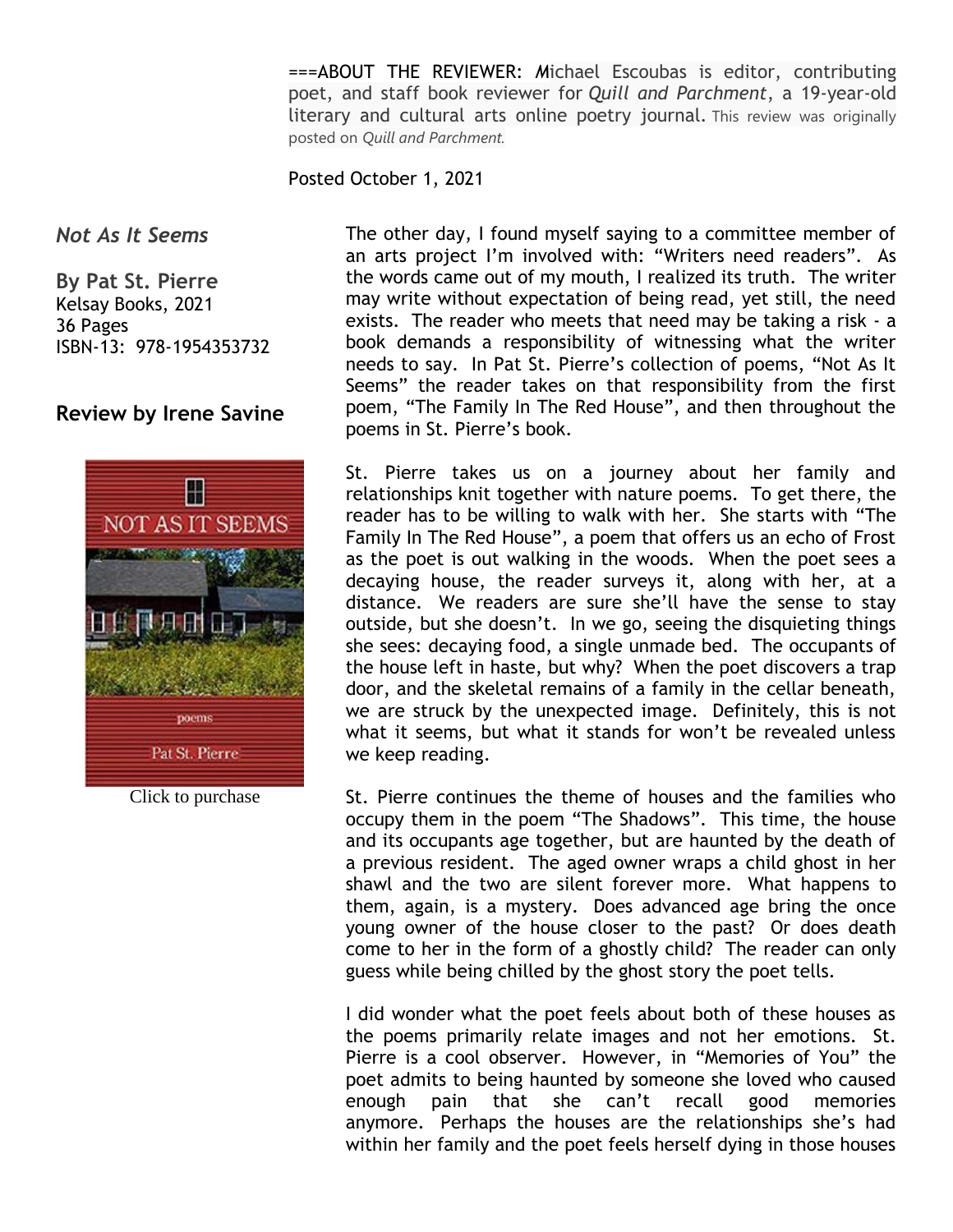in different ways. The next poem, "Loneliness of the Heart", is in second person. Maybe the poet is talking to herself about the pain of revealing oneself to a distant other or perhaps it's an observance of someone else. Either way, the two poems hint that strong feelings are happening beneath the surface.

Nature is integral in St. Pierre's writing, we watch autumn and, frequently, winter (fitting for an Illinois poet) descend. "Winter Arrival" gives us the hazy, wobbly feeling of driving in a snowstorm and then we are presented with the title poem, "Not As It Seems". Here, the poet is concerned with what happens when you follow your heart, but the outcome is not the happiness we're promised when we choose heart over head. Has the poet's heart brought her to the red house only to find herself abandoned? Rainbows and rainstorms, an early transition to autumn follow.

St. Pierre has her own family to confront and toward the end of the book, she does. Her mother kept a secret from her, her son predeceased her. As readers, we can now understand why it is St. Pierre needed to write as she finally turns her observing eye on herself in "Planting Flowers". Consistent with the title, she's not doing what it seems. She isn't out planting in her garden, but cleaning family graves on Memorial Day. She can't face her son's headstone and leaves the cemetery awash in tears like the rains in her earlier poem,"The Rainbow". This is where the poet is her best - when she leaves the metaphors behind and scrupulously observes her own emotions in response to her experience and nature's delights and threats.

We're left with one last sunburst in "The Seasons Of Love". Here, St. Pierre describes love as the changes of her beloved seasons, always ready for renewal, despite the shadows. On this hopeful note, the collection ends. Our job as witness is over and we've been quietly enriched by the journey.

===ABOUT THE REVIEWER: Irene Savine is a creative writer and marketing communications professional. She lives in Highland Park, Illinois with her husband, two kids and a very entertaining beagle.

Posted October 1, 2021

*Shoes: Poems About Footwear*

**Co-Edited By Jennifer Dotson & Mary Beth Bretzlauf** Highland Park Poetry Press, 2021

Several years ago, my wife fulfilled one of my life-long aspirations by gifting me with a pair of cowboy boots. Since finding comfortable footwear has always been problematic, my new boots, fashioned from fine leather with a decorative design are the most comfortable "shoes" I've ever had. I mention this rather obscure event as I prepare to review *Shoes: Poems About Footwear*. They say that the best poetry derives from life's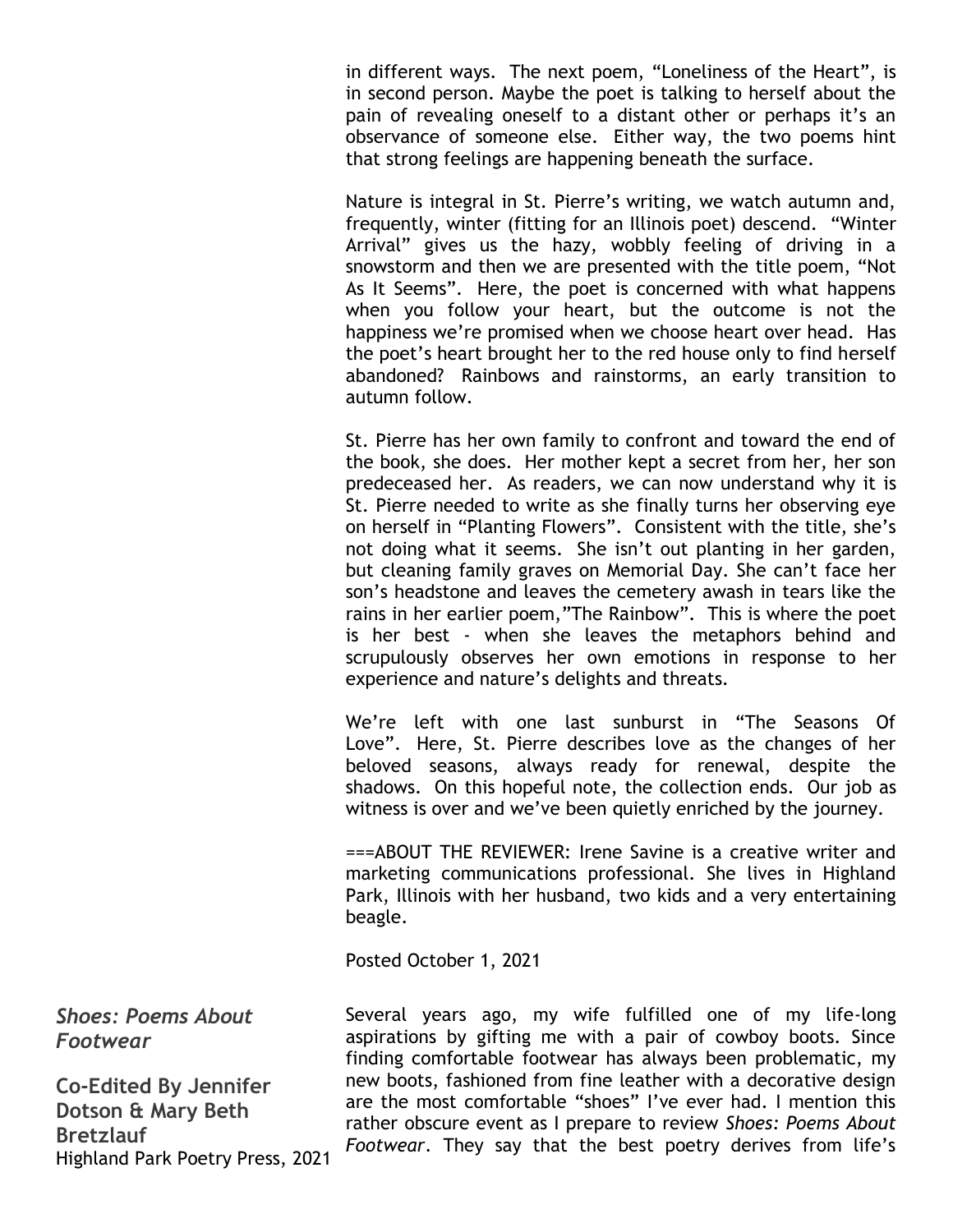103 Pages ISBN-13: 979-8523568879 **Review by Michael Escoubas** amid the lives we live. common things. So true. This collection *fetes* the *feet* of the lives we live! Not only that, out of this most common of themes something else emerges: Being real, being authentic. The truth (which is always the poet's goal) becomes manifest as the poems in this collection inevitably reveal the kind of people we are,

*This review is previously published by Quill & Parchment* First off, I was struck by the cover artistry. The front cover, designed by Monica Cardestam, pictures an incredibly "high" high-heel with a bow and spangles. It is doubtful that anyone would wear such a shoe. (Ladies feel free to correct me on this one!) By way of contrast, the back cover, designed by Gail Denham, features a pair of worn-out work shoes, scuffed, cut, completely spent by wear and work. Thus, contrasting metaphors greet us tongue-in-cheek with a spoonful of truth.

*Shoes* is organized into four sections: 1: Working Shoes, 2: Comfort and fit, 3: A Closet Full, and 4: Fashion Statement. We work, we seek pleasure, we accumu-late, and we seek to set ourselves apart in a world that often demands conformity. All of this and more finds expression through the erudite poems included by co-editors Dotson and Bretzlauf. Highland Park Poetry Society, Highland Park, IL, has established itself as among the premier poetry societies in the country. Its membership is worldwide. Thus, the diversity and quality of each poem bears witness to HPP's well-deserved reputation.

"Empty Boots," by Tricia Knoll, opens Section 1, with lessons from history that left boots empty after "The Trail of Tears," or empty because of gun violence. "My sign says empty shoes / for the shot deads." Caroline Johnson's "Blue Shoes," incorporates players from Greek mythology imagining the role shoes played in the stories connected with each.

On another level, I'm especially drawn to the vibrant sounds of Joan Leotta's "Shoes from Two Dance Classes":

Click Clack, clickety. Tap shoes beat out a soft tattoo along the stone floor of grandma's porch and our kitchen linoleum. I tried to love the soft satin pink ballet slippers from my other class, but they were so aloof, never speaking always tsk tsking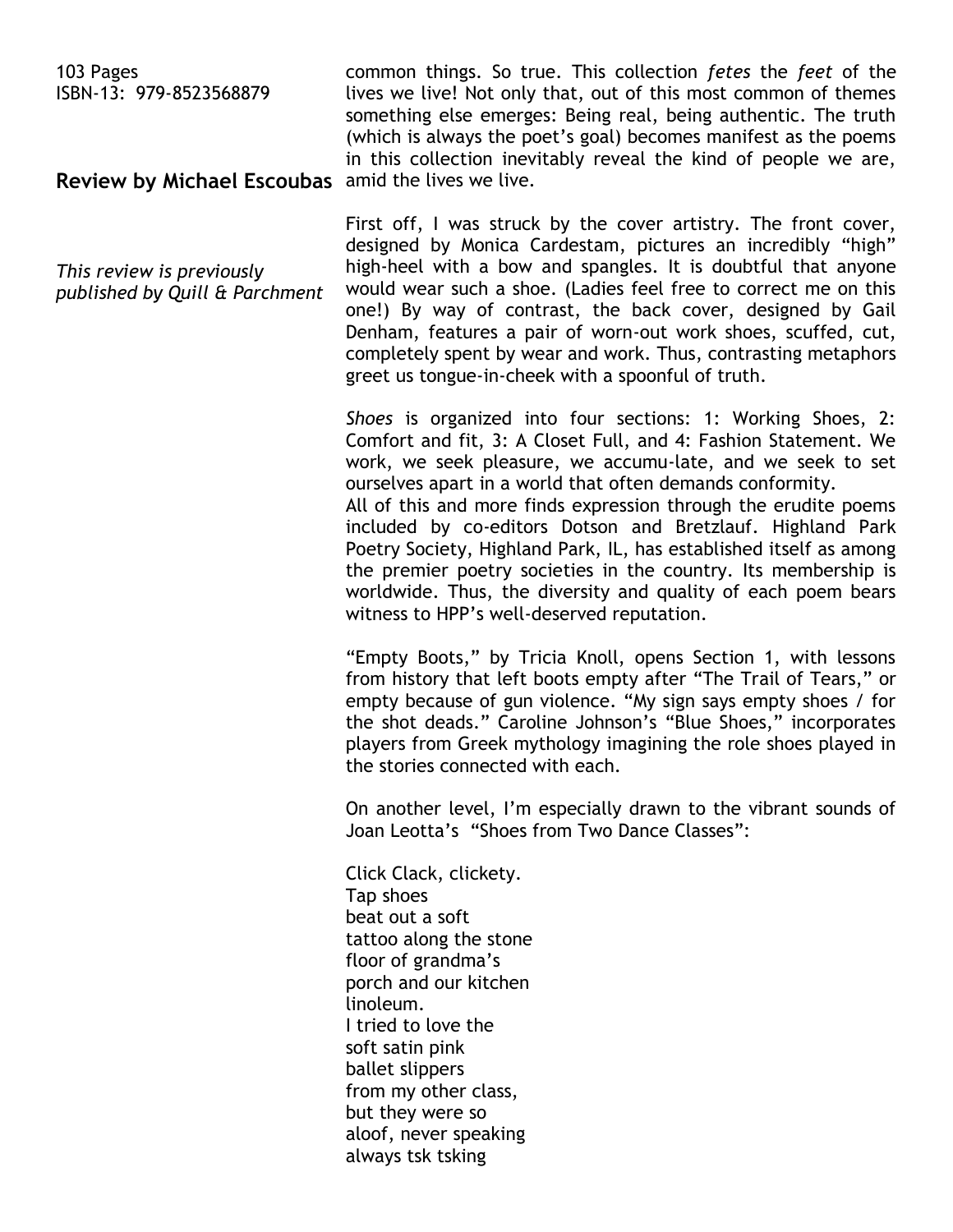me to tighten the so we could silently glide wherever. Sigh. I'm a click clack, tap, tap kind of girl. I gave away those ballet slippers, very lightly worn, but kept the tap shoes until only my hands could fit in them, and click clack them on the floor.

Who among us hasn't felt the life-tensions Leotta outlines in this poem?

The economical language of Chinese poet William Marr opens Section 2, "Shoes New and Old":

with every step the pretentious new shoes jeer at the memory of the old

Profound truth contained within the device of understatement. Continuing with the oriental forms, I identify with the "comfort" showcased in a haiku by Charlotte Di-gregorio:

Good Friday . . . walking to confession in worn shoes

Yes, worn shoes, how we need them to take our feet to the doorstep of the soul's deepest needs. Julie Sheldon imagines a centipede shopping for "New Shoes." The humor and vibrant visuals in this poem are captivating! For a practical take on the value of shoes, I appreciated Daniel J. Fitzgerald's poem, "Benefit":

I walked a mile in another man's shoe, wondering why my feet didn't hurt. Of course they won't, you silly person. He broke them in for you. You are reaping the the benefits of his journey.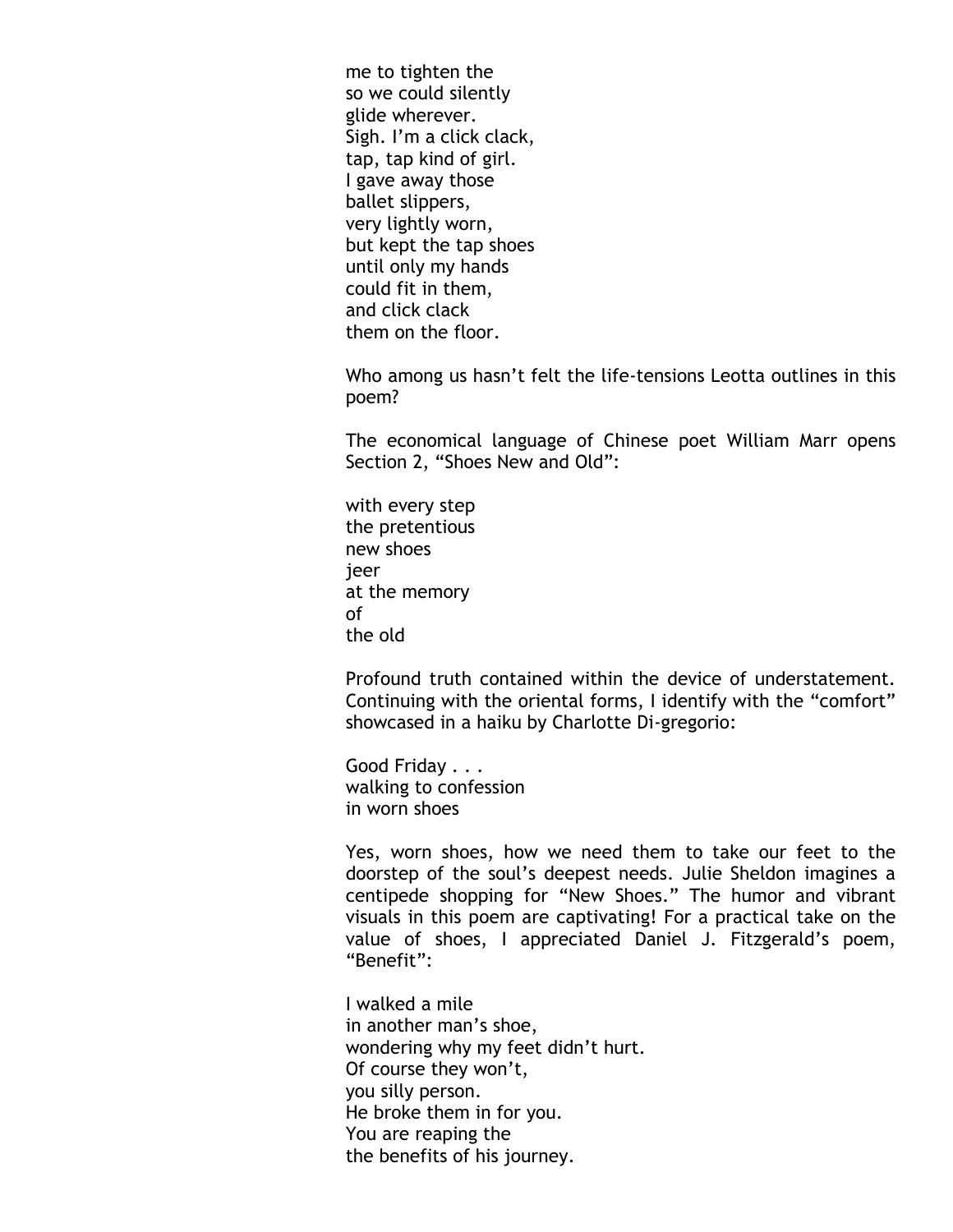I smile reading the poems in Section 3, "A Closet Full." I often chide my wife for the shoes she leaves laying around the house. I call them landmines. The abun-dance of shoes and the things we do with them fill our lives with truth and joy. Shoes are versatile, they represent a lifetime of memories, as Judith MK Kaufman observes: "there are Baby Booties, Mary Janes, Saddle Shoes, Sneakers, Penny Loafers, Little Heels, and of course High Heels." Don't miss the ending on this one.

Sliding into Section 4, "Fashion Statement," readers encounter poems about old blue pumps being washed out to sea, stilettos that blister heels, Doc Martens that are "Bright and shiny, comfy but bulky." There are "lost shoes," shoes that define Nancy Pelosi's ability to "Command Congress," black leather school shoes that never get polished as a matter of principle. There are "frumpy" shoes, rental shoes and shoes that transform life altogether. Is there anything that *shoes* can't do?

While the foregoing question is wrapped in fun, Jennifer Dotson's, "Pantoum for Mrs. Hardcastle," seems to anticipate a response:

Putting on the costume changes the actress. The black shoes with pointed toes and fluted heels begin to alter my posture, my step, my gait. The corset tightens, straightening my spine.

The black shoes with pointed toes and fluted heels are suggestive of the eighteenth century. The corset tightens, straightening my spine to become Lady Hardcastle in *She Stoops to Conquer,*

Something suggestive of the eighteenth century. The wig towers above my brow with sculpted, powdered curls and I become Lady Hardcastle in *She Stoops to Conquer.* Contours of shadow and light make my features visible.

The wig towering above my brow with sculpted, powdered curls, and my speech transforms to her British syllables. Contours of shadow and light make my features visible. A critic said my voice could summon dogs from afar.

My speech transformed to her British syllables. My being altered—my posture, my step, my gait a critic said my voice could summon dogs from afar. *Putting on the costume changes the actress*.

Note: Italics in the last line by the reviewer.